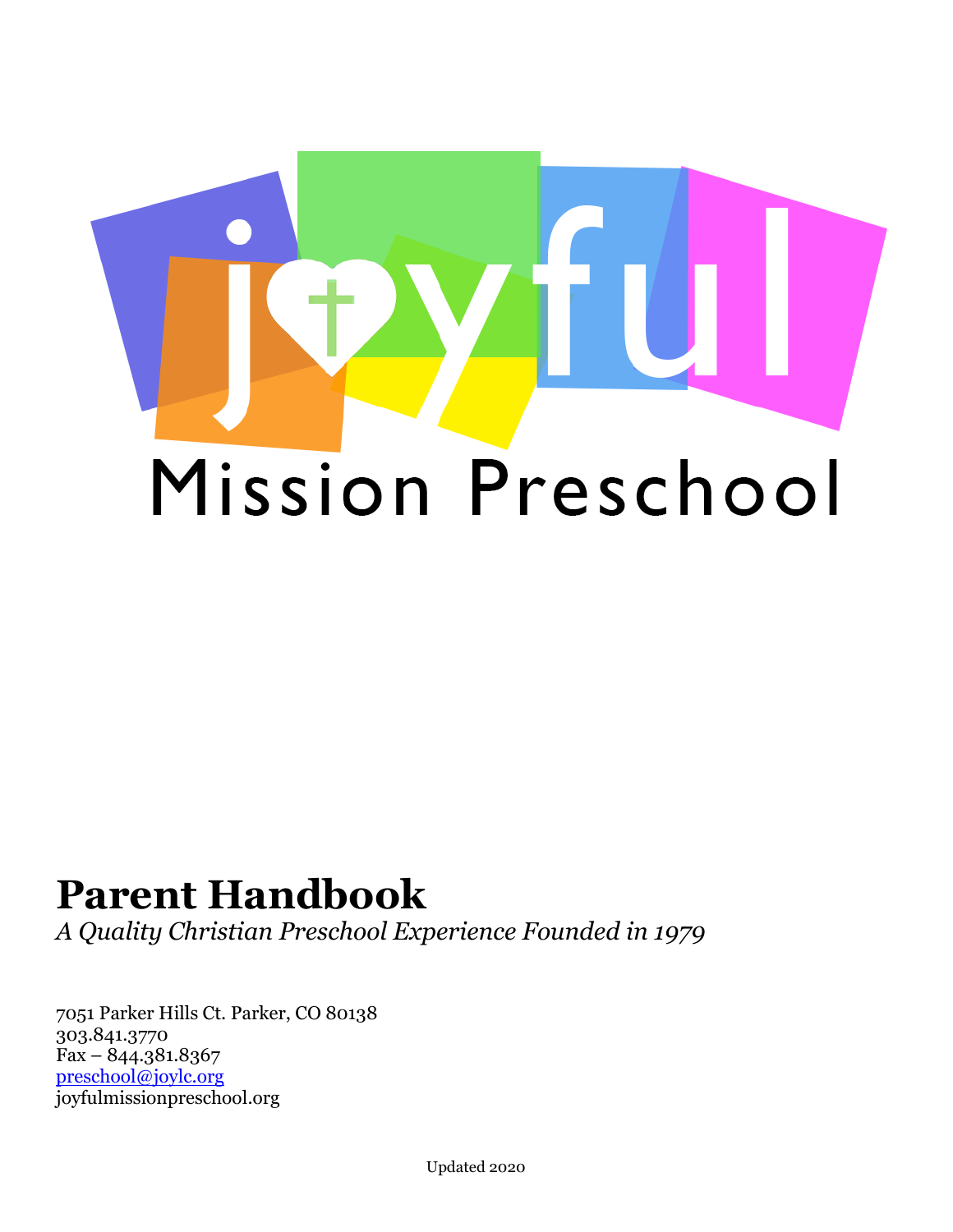# **TABLE OF CONTENTS**

| Welcome                                                                         | $\mathbf 2$             |
|---------------------------------------------------------------------------------|-------------------------|
| <b>Joyful Mission Preschool</b><br>Mission, Philosophy, Vision, and Core Values | 3                       |
| <b>Non-Discrimination Policy</b>                                                | 4                       |
| Governance                                                                      | $\boldsymbol{4}$        |
| <b>Staffing</b>                                                                 | $\boldsymbol{4}$        |
| Curriculum                                                                      | $4 - 5$                 |
| <b>Center Operations</b>                                                        | $\overline{\mathbf{5}}$ |
| <b>Procedures for Admission and Registering Children</b>                        | $5 - 7$                 |
| <b>Emergency Procedures</b>                                                     | $8-10$                  |
| <b>Communication Procedures</b>                                                 | $10-13$                 |
| <b>Health and Safety Policies and Procedures</b>                                | $13 - 20$               |
| <b>Acknowledgement of Receipt</b>                                               | 21                      |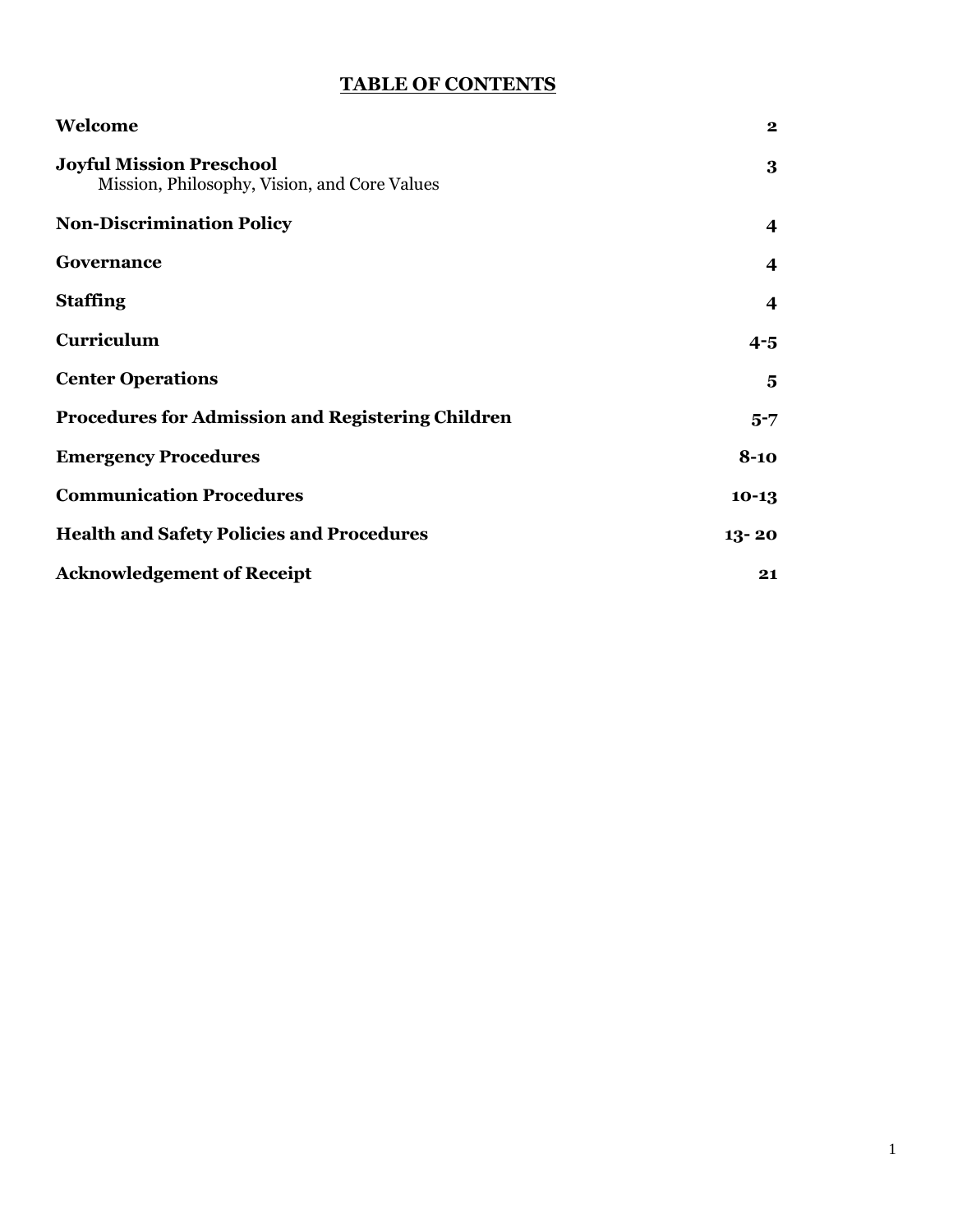# **WELCOME TO JOYFUL MISSION PRESCHOOL**

 We are honored to be entrusted with the care of your child! We strive to create the best program possible in order to provide superior care & education of your child. Our goal is for you to feel comfortable and satisfied with your decision in choosing our Preschool. We believe you will be impressed with the individual attention, concern, and kindness shown to your child in our nurturing preschool environment. This Parent Handbook is designed to provide you with information about our programs and policies. If you have any questions, please feel free to visit with our Preschool Leadership Team. Thank you for choosing Joyful Mission Preschool – we look forward to serving you and your family now and in the future!

#### **Director Lauren Brokken Pastor Rodney Hank**

Joyful Mission Preschool **[preschool@joylc.org](mailto:preschool@joylc.org) [pastorrod@joylc.org](mailto:pastorrod@joylc.org) 303.841.3770 303.841.3739**

Preschool Team Rodney Hank, Senior Pastor<br>Joyful Mission Preschool Joy Lutheran Church

# **IMPORTANT INFORMATION**

 Joyful Mission Preschool (JMP) was formed as a community outreach program by Joy Lutheran Church in 1979. Our preschool is the oldest continuous education center of this type in the Parker, Colorado area and has expanded over the years to serve children of all religious, cultural, and ethnic backgrounds. JMP is licensed by the State of Colorado Department of Human Services – Office of Early Childhood Education (Provider ID: 47559) for children 2 years 6 months to 7 years 0 months.

 All of our policies and procedures are developed by the Preschool Advisory Committee, approved by the Joy Lutheran Church Council, and implemented by the on-site Director.

 Our staff works in partnership with all of our parents. We help children enjoy learning through problem solving, completion of goal-oriented tasks, creativity, getting along with others socially, and enjoying school while making new friends. Parents are encouraged to become engaged in the learning process by helping their child adapt to his/her new environment, displaying positive attitudes toward the preschool and its teachers, discussing daily activities, and helping with your child's various projects.

 Thank you for choosing Joyful Mission Preschool! Feel free to stop by any time to observe, become involved in an activity, volunteer, or just hug your child. You are always welcome here!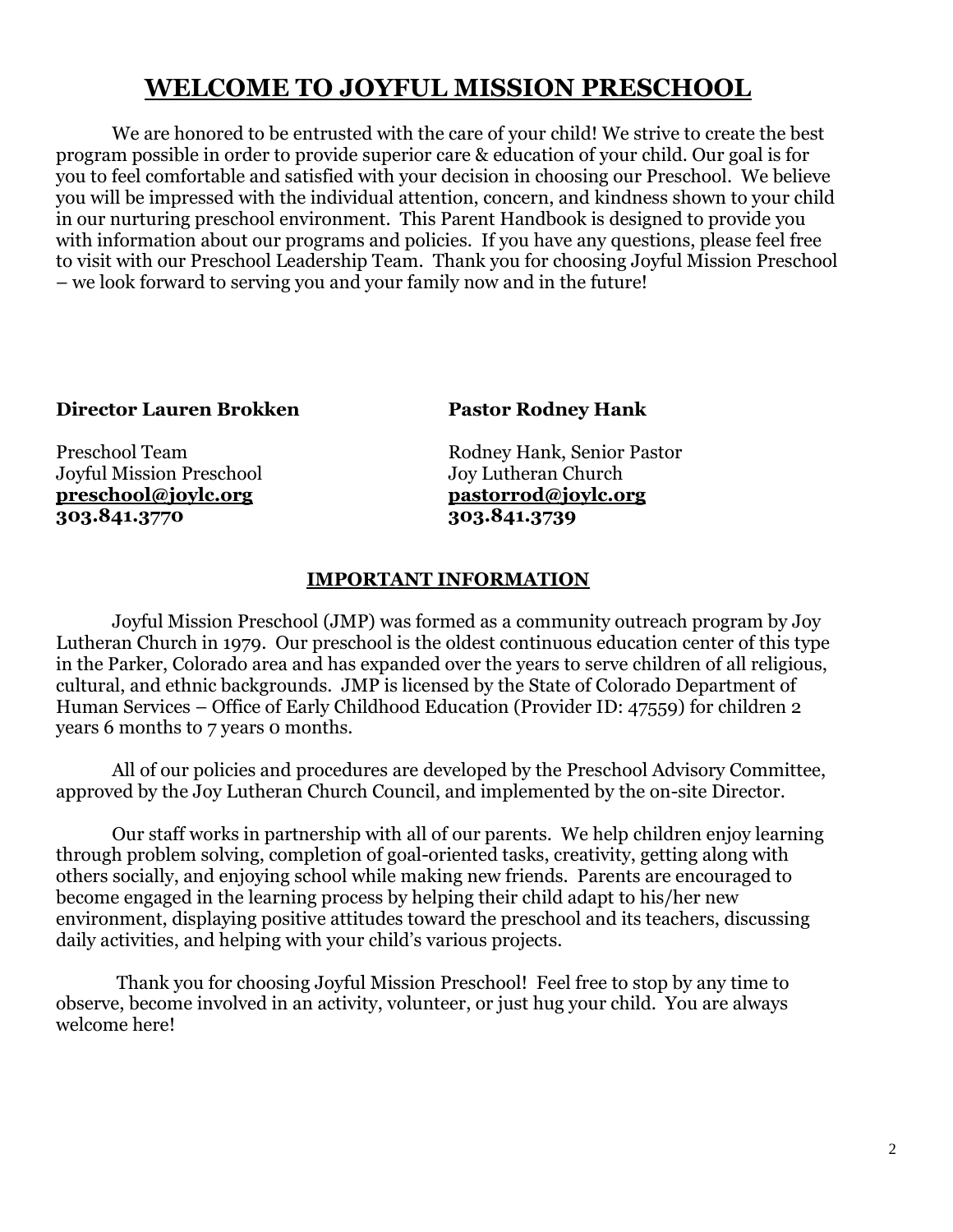# **JOYFUL MISSION PRESCHOOL**

 Our *mission* is to serve God by instilling in each child a joy for learning through developmentally appropriate practice in a Christian environment that results in a love for God, self, and others.

 Through our preschool *philosophy*, we strive to provide a Christian atmosphere for children while incorporating an outstanding preschool experience. The preschool provides an integrated program combining Christian and secular themes, units, and experiences to help your child develop physically, emotionally, intellectually, socially, and spiritually. Ultimately, our objectives are for the children to know they are important individuals loved by Jesus, their family, and their teachers and to provide a positive, nurturing experience to prepare them for their formal learning in the years to come.

 Our *vision* is grounded in scripture and Christian traditions and led by the love of Jesus. We are growing and developing the whole child with a deeper relationship with God through faith and to a greater service in our community and world. We value the development of the whole child through these *core values*:

- *Intimacy with God*  We teach our children how to develop a relationship with God through prayer and worship. We teach God's will and ways to our children. We praise, honor, thank and glorify God and celebrate God's grace and goodness to us in Jesus Christ.
- *Love in Community*  We are committed to the love, support, encouragement, and opportunities for service that come through being committed to one another in our families, school, community, and world.
- *Authority of Scripture* We submit to the Holy Bible as God's inspired word, our foundational source for beliefs and behaviors. We incorporate scripture through song, storytelling, and chapel time.
- *Spiritual Growth* We believe in the importance of a Christian atmosphere in the classroom. We do this by teaching Christian themes with fun and love. We also value parent involvement to instill the child's place in his/her family and in God's world.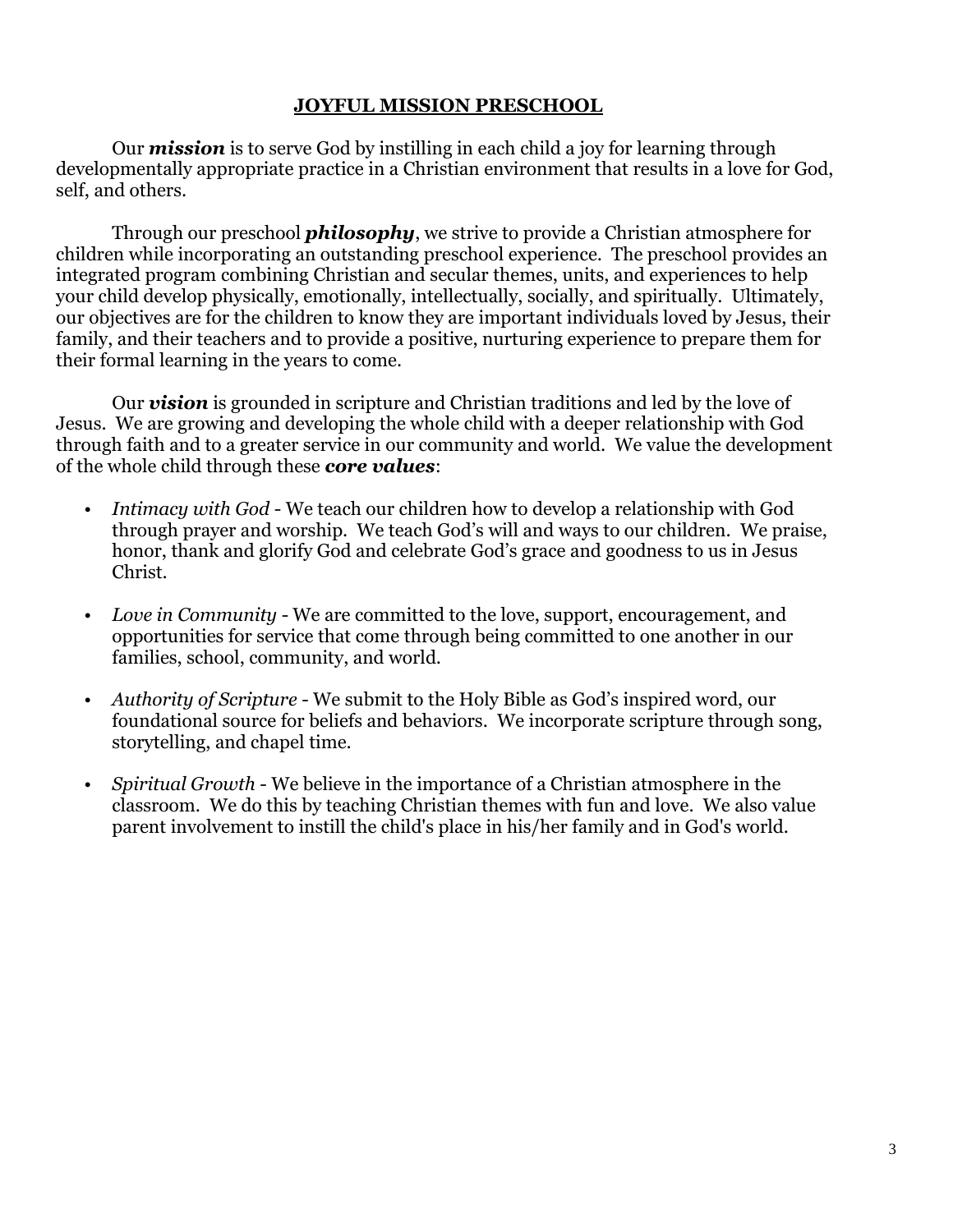# **NON-DISCRIMINATION POLICY**

 Joyful Mission Preschool admits students of any race, color, national and ethnic origin to all the rights, privileges, programs, and activities generally accorded or made available to students at the preschool. It does not discriminate on the basis of race, color, national and ethnic origin in administration of its educational policies, admissions policies, and scholarship programs.

#### **GOVERNANCE**

 Joyful Mission Preschool has a *Preschool Advisory Committee (PAC)* made up of the Senior Pastor, Preschool Director, Church Council Liaison, and four preschool parents. Parents are welcome to attend meetings which are held monthly. Watch for details in your monthly newsletter to parents. This *Advisory Committee* reports to the Church Council.

#### **STAFFING**

 All of the staff at Joyful Mission Preschool meet or exceed the minimum requirements of the Colorado Department of Human Services for Director and teacher qualifications. JMP prides itself on its quality continuing education and professional development offered to staff throughout the school year.

 Staff is hired based on enrollment of children in either a Monday, Wednesday, and Friday, Tuesday and Thursday, or a Monday, Tuesday, Wednesday, Thursday class. The teachers are hired per session so that they remain with the same children through the school year.

 We observe adult: child ratios as aligned with NAEYC (National Association for the Education of Young Children) recommendations.

#### **CURRICULUM**

 Our curriculum provides a variety of developmentally appropriate experiences in the areas of motor, language, cognitive, and social skills. New domain topics and multi-sensory centers are introduced and studied through stimulating and interactive curriculum units given by the Core Knowledge Curriculum through the Preschool Sequence (Levels 1 & 2) and the Kindergarten Sequence. We also utilize Handwriting Without Tears and First Look Bible Curriculum that are designed to meet the individual needs of each age group. A variety of progressive learning experiences are provided for our students. Below is a condensed list of objectives we aim to meet during a child's time in our program.

#### Goals for 2 Year Olds:

- Learn about self and others
- Demonstrate basic gross and fine motor skills
- Learn about the world around them (community)
- Develop receptive and expressive language skills
- Develop play skills

• Learn to follow school routines

Goals for 3 Year Olds:

- Sense of self as well as responsibility for self and others
- Prosocial behavior
- Continue development of gross and fine motor skills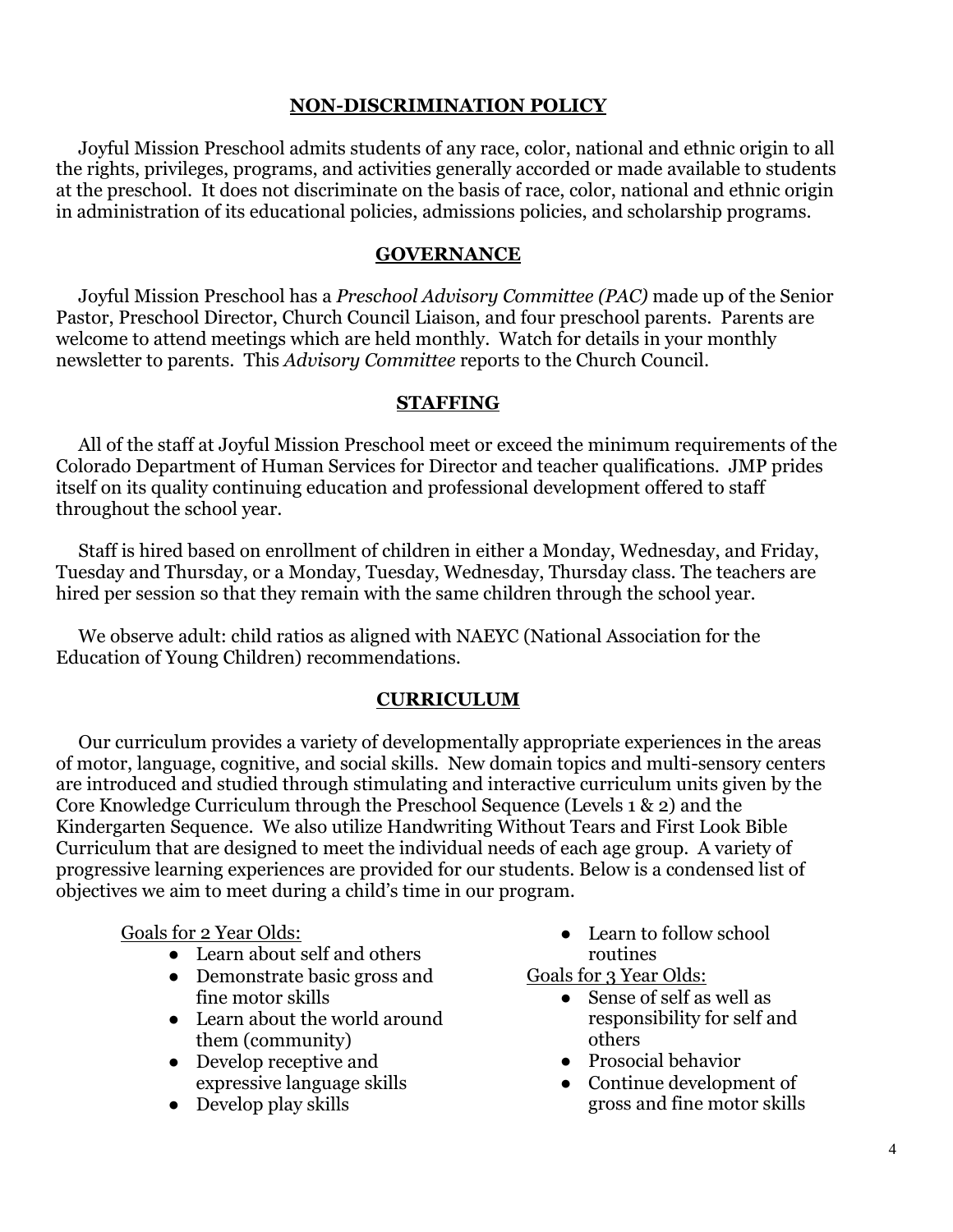- Develop basic problem solving skills
- Continue to develop receptive and expressive language skills

● To Follow school routines

Goals for Pre-Kindergarten:

- Responsibility for self and others
- Prosocial behaviors and conflict resolution
- Continued development of gross and fine motor skills
- Cognitive development and problem solving
- Logical thinking and concept development
- Concept of print
- Emerging reading skills
- Understand the purpose of writing
- Kindergarten Readiness Skills

Goals for Junior Kindergarten:

- Phonemic awareness
- Science & Math enrichment
- Social Studies enrichment
- All of the goals listed for Pre-Kindergarten

Goals for Handwriting:

- Body awareness
- Letter formation without writing
- Concept of left to right and top to bottom
- Pencil grip
- Writing uppercase letters
- Writing lowercase letters

# **CENTER OPERATIONS**

 Joyful Mission Preschool is open Monday through Friday with office hours from 8:00am – 3:00pm. Monday - Friday classes meet from 8:30am-12:00pm and 12:30pm-3:00pm. Jr. K classes meet Monday-Thursday from 8:30am-12:00pm & 12:30pm-3:00pm. JMP closely follows Douglas County School District Schedules. Please see the calendar for specific information.

# **PROCEDURES FOR ADMISSION AND REGISTRATION**

# **OPEN ENROLLMENT**

 Joyful Mission Preschool seeks to provide non-discriminating early childhood Christian education. Any child that meets the age restrictions, regardless of race, color, national and ethnic origin may enroll at JMP. We will accept children with special needs if we feel that we can meet those needs.

# **ADMISSIONS**

Joyful Mission Preschool offers part-time Monday through Friday enrollment. To be admitted, the child must meet the age requirements used by the Douglas County School District (see age listings in fee structure chart on page 9). Children will be enrolled on the basis of the child's age and class availability. When registering, the parent requests the days and times desired. Upon availability, the application becomes the child's permanent schedule. Changes, if necessary, will be discussed with the Director. Students must maintain a 75% attendance record.

# **REGISTRATION**

 Current families and families who are members of Joy Lutheran Church will receive an advanced ability to register their children for the next school year when registration opens on January 1st. It opens to the public during the third week of January. For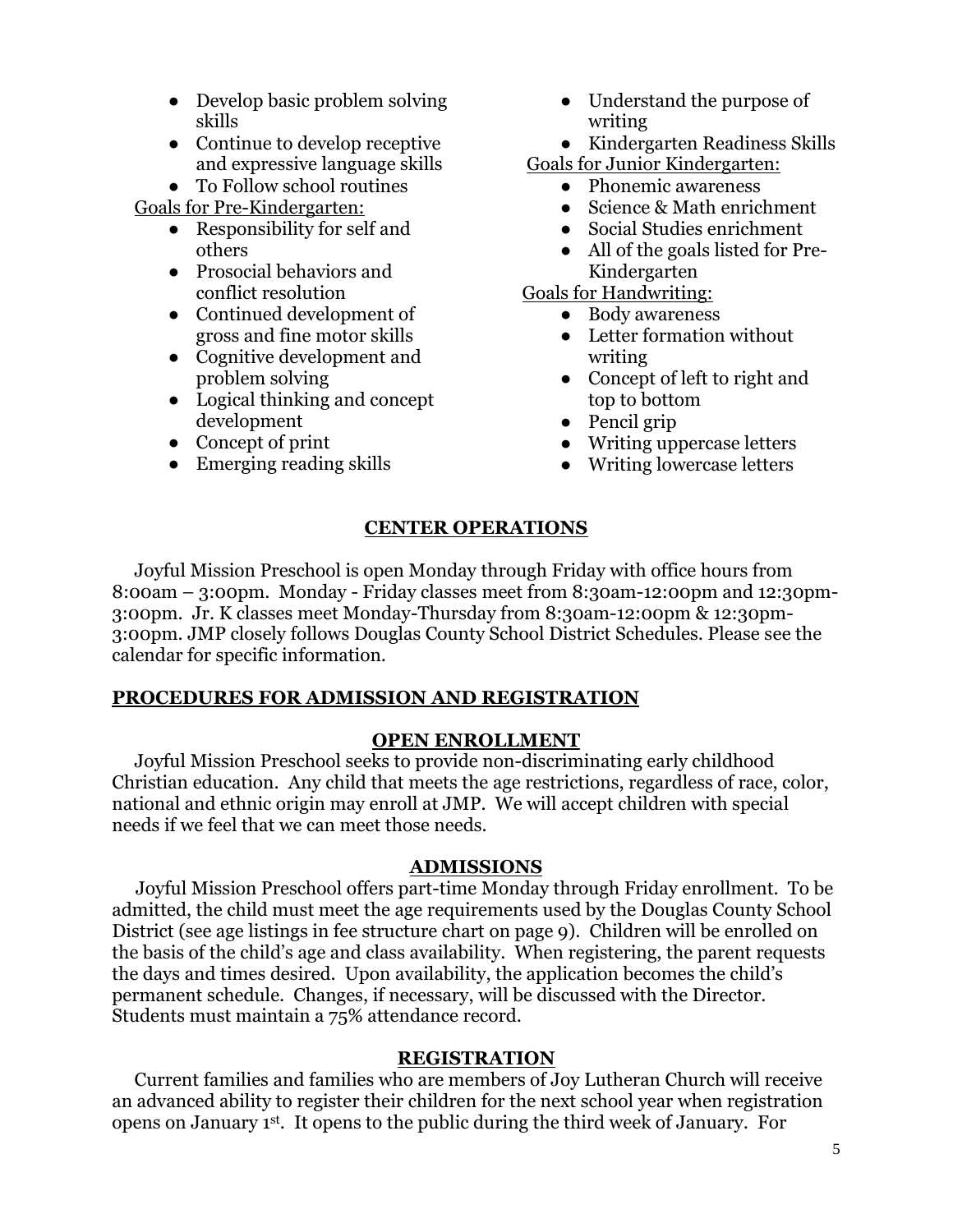classes that reach full capacity, referrals will be made to other age appropriate days/times. Waiting lists will also be developed when necessary and will be kept through the current school year; waiting lists do not carry over automatically to the next school year. All paperwork is due in the preschool office by the first day of classes.

Your child's spot is reserved when the following items are complete:

- Online Registration is complete
- Appropriate fees are paid (i.e. registration fee, supply fee)
- Any "past due" accounts are paid in full (registration for the upcoming year will not be accepted until this is complete)
- Tuition Express form has been filled out and turned in

Registration is complete when:

- The above items are taken care of
- The online registration has been printed/signed and turned in
- We have received the most updated medical forms and immunization records

 Parents will receive a written acknowledgment that their child is registered at Joyful Mission Preschool, the dates and details of Orientation, and a reminder of any forms and fees still needing to be returned to the school.

# **TUITION INFORMATION**

# **REGISTRATION FEE AND SUPPLY FEE**

 A combined Registration and Supply fee totaling \$150 per child is non-refundable and is due at the time of registration in order to secure your child's spot.

# **MONTHLY TUITION**

When registering your child, you acknowledge tuition is due the 1<sup>st</sup> of the month via Tuition Express.

Statements will be emailed by the 10<sup>th</sup> of each month. The statements will include the month's tuition payment and any enrichment costs.

 Tuition payments will be automatically withdrawn from the account on file. If you prefer to pay another way you can make payment via check before the 1st of the month. If there is an outstanding balance on 10<sup>th</sup> of the month you will be assessed a \$25 late fee. Tuition or balances in excess of \$25 not received by the 20th of the month will be assessed another \$25 late charge.

- Returned checks or payments will be assessed a \$25 processing fee.
- Tuition may increase at the beginning of each new Preschool year. Notification of this change will appear on the Financial Policies form given to you at registration.

\*A 30-day written notice of withdrawal is required, should you need to make any changes to your enrollment\*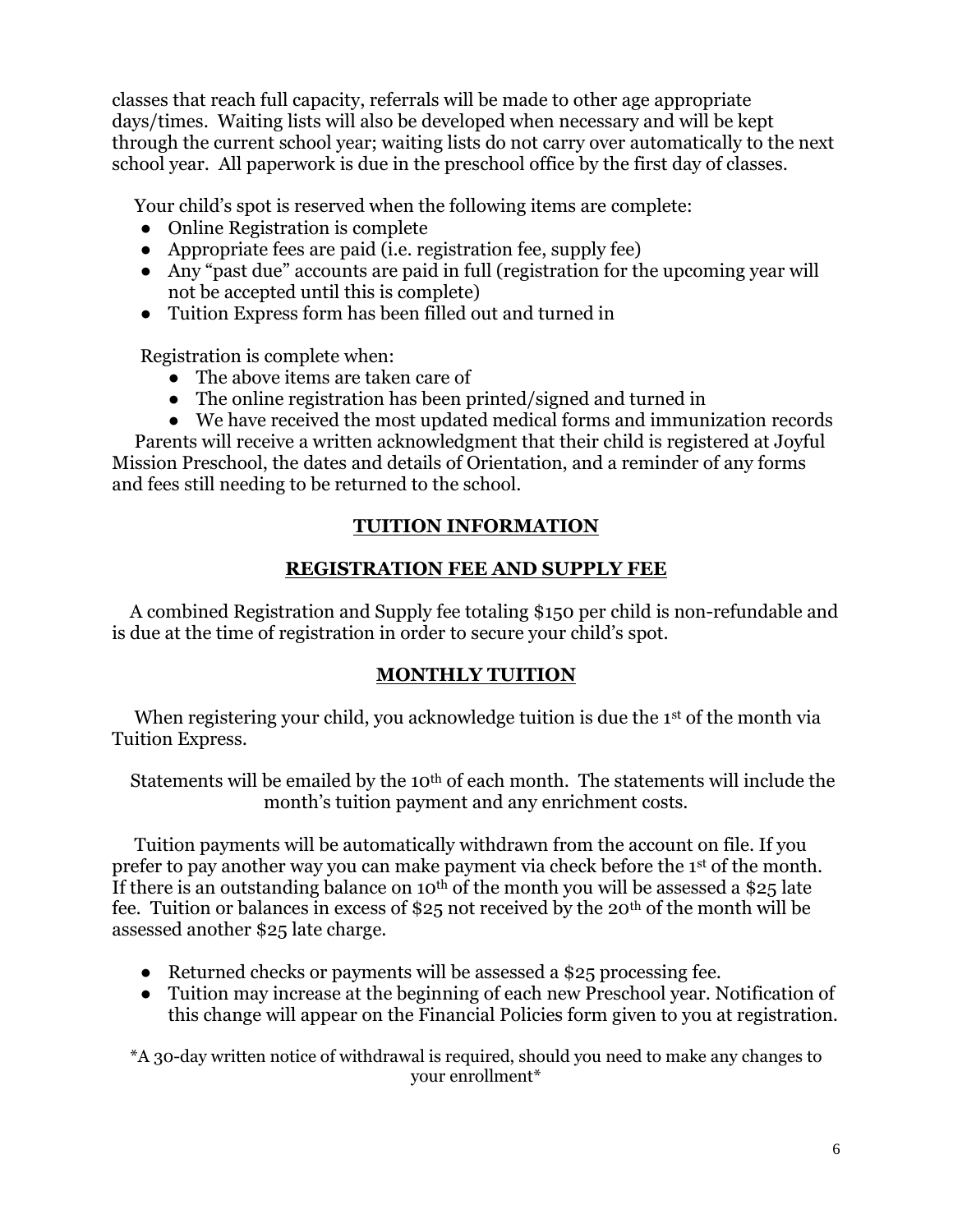#### **DISCOUNTS**

 For families with multiple children in our preschool, a 5% tuition discount will apply. The discount will be taken off the youngest child's tuition.

#### **SCHOLARSHIP ASSISTANCE/TUITION ASSISTANCE**

 Life circumstances can be difficult at times. Joyful Mission Preschool grants partial scholarships, as our budget allows, to any child who would otherwise not be able to attend our Christian early childhood program. Contact the Director for consideration for a scholarship. All requests must be submitted to the Director using the Scholarship Request Form. The form will then be brought to the Preschool Advisory Committee anonymously and reviewed. A decision will be made regarding a scholarship amount based on the annual budget. If you wish to make a donation to this program, please contact the Director. All donations are deductible.

#### **ADMISSION OF SPECIAL NEEDS CHILDREN**

 Children with special needs are welcome in Joyful Mission Preschool provided we are able to meet the needs of each individual child. In cooperation with the parents/guardians, a mutual probationary period (up to 1 month) can be set up to ensure the proper placement of the special needs child. Either party may terminate the enrollment during that time. JMP will collaborate with families and/or doctors/therapists to make accommodations for children with disabilities, in compliance with the Americans With Disabilities Act.

#### **DISMISSAL POLICY**

 Joyful Mission Preschool reserves the right to dismiss a child whenever the relationship between the preschool and the family is not satisfactory. Prior to dismissal, the Director will discuss the situation with the family  $\_\,$  and will request a joint meeting with the teacher if necessary. If a satisfactory solution is not found, the Director will refer the case to the Church Council for final determination of the child's enrollment. Should the family wish to address the Church Council regarding the situation, that request should be submitted to the Director. The family will have time scheduled on the next Church Council meeting agenda.

Circumstances which may necessitate dismissal could include but are not be limited to the following:

- A child exhibits behavior which repeatedly endangers the health and/or safety of other children or staff.
- A parent's refusal to cooperate and adhere to the policies of the preschool.
- A child exhibits developmental needs that cannot be met by our staff.
- If your account is past due by 30 days or more, you will be unenrolled.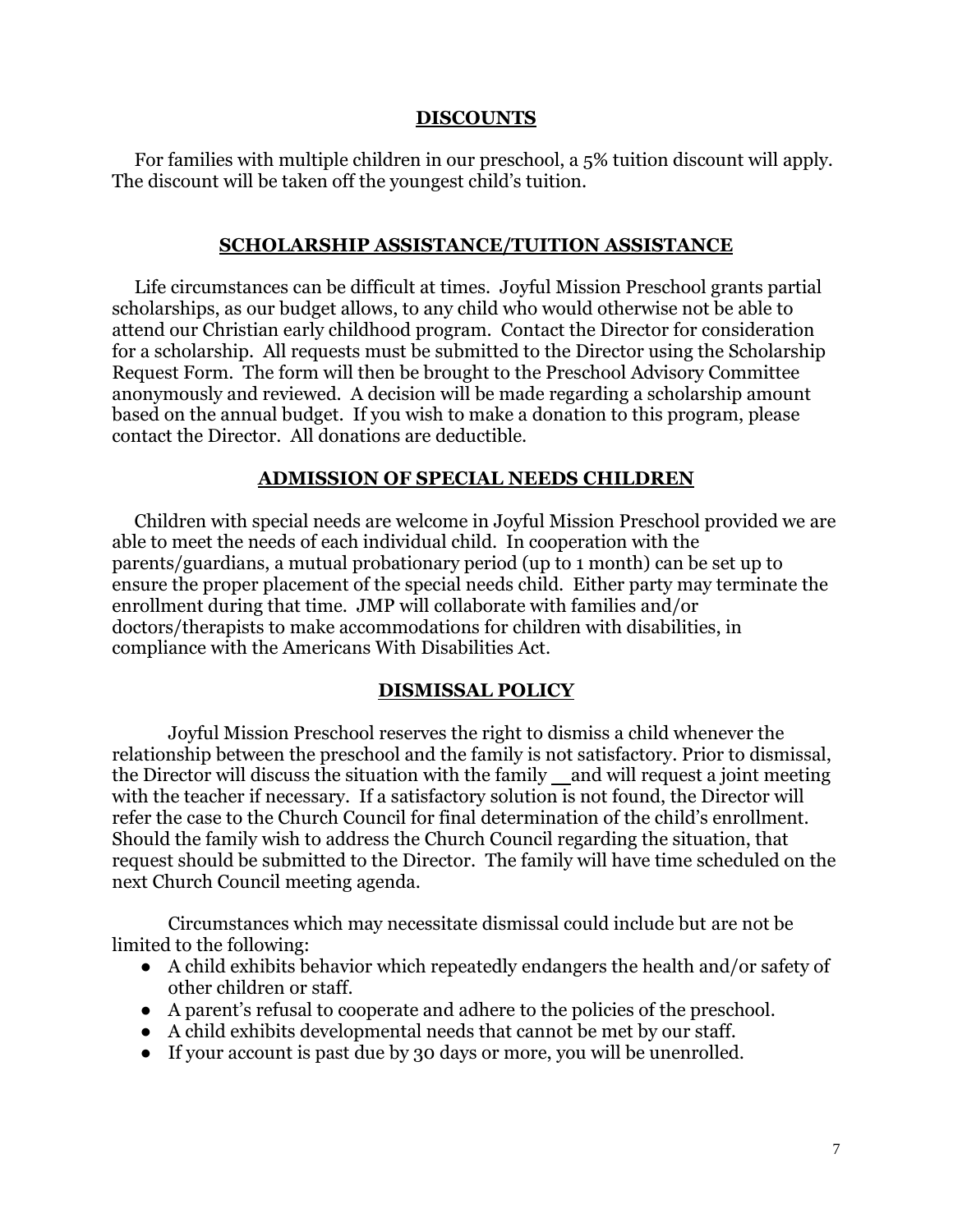#### **EMERGENCY PROCEDURES**

#### **LOST CHILD**

 Joyful Mission Preschool makes safety and security a number one priority. To prevent a lost child, we maintain an excellent teacher to child ratio, constantly monitor all exits of the classrooms and preschool, supervise and observe all areas of the classrooms and playground, count (take attendance) the children during all transition times and have a strict visitor sign-in/out policy. When it is determined that a child is missing or lost, the Director will immediately notify the local police or sheriff, the parents or guardians of the child, and the Colorado Department of Human Services.

#### **EMERGENCY DRILLS/EVACUATION**

 Emergency drills are held on a regular basis to acquaint our teachers and children with the recommended procedures. A log of these drills is maintained in the preschool office.

#### **EVACUATION FROM BUILDING (FIRE)**

 Joyful Mission Preschool conducts monthly fire drills. Evacuation plans are posted in each classroom.

 In the event of an emergency that required evacuation from the building, the staff will take the children and visitors outside using the nearest exit and walk to the designated safe area. The designated safe area is the southwest parking lot. The authorities may direct the children and staff to a different area if necessary. The Director, or the Substitute Director, will check each classroom area, including bathrooms and offices for any children. A head count of all children and staff will be taken to verify everyone is out of the preschool area. The Director will have a master list of adults authorized to pick up each child. No one may re-enter the preschool until the appropriate authorities give the clearance to re-enter.

 Staff will contact parents to pick up the children if the authorities feel the children will not be able to re-enter the building to complete their class day. If the children need to be taken to an indoor facility because of inclement weather, all necessary arrangements will be made to transport the children to a safe shelter. One staff member will remain at the school site for parents in order to direct them as to where to pick up their children. Parents/Guardians must check out their child with the Lead Teacher or Director before leaving the emergency site with their child.

#### **EMERGENCY SHELTER (TORNADO)**

 Upon notification from authorities that a weather emergency is present, the staff will take the children to the "Large Room" on the ground level in the northeast corner of the building. As necessary, authorities may direct the children and staff to another location. The Director, or Substitute Director, will check the classroom area, including bathrooms and offices for any children. Finally, this same person will take the attendance sheet and join the children, staff, and visitors in the "Large Room". A head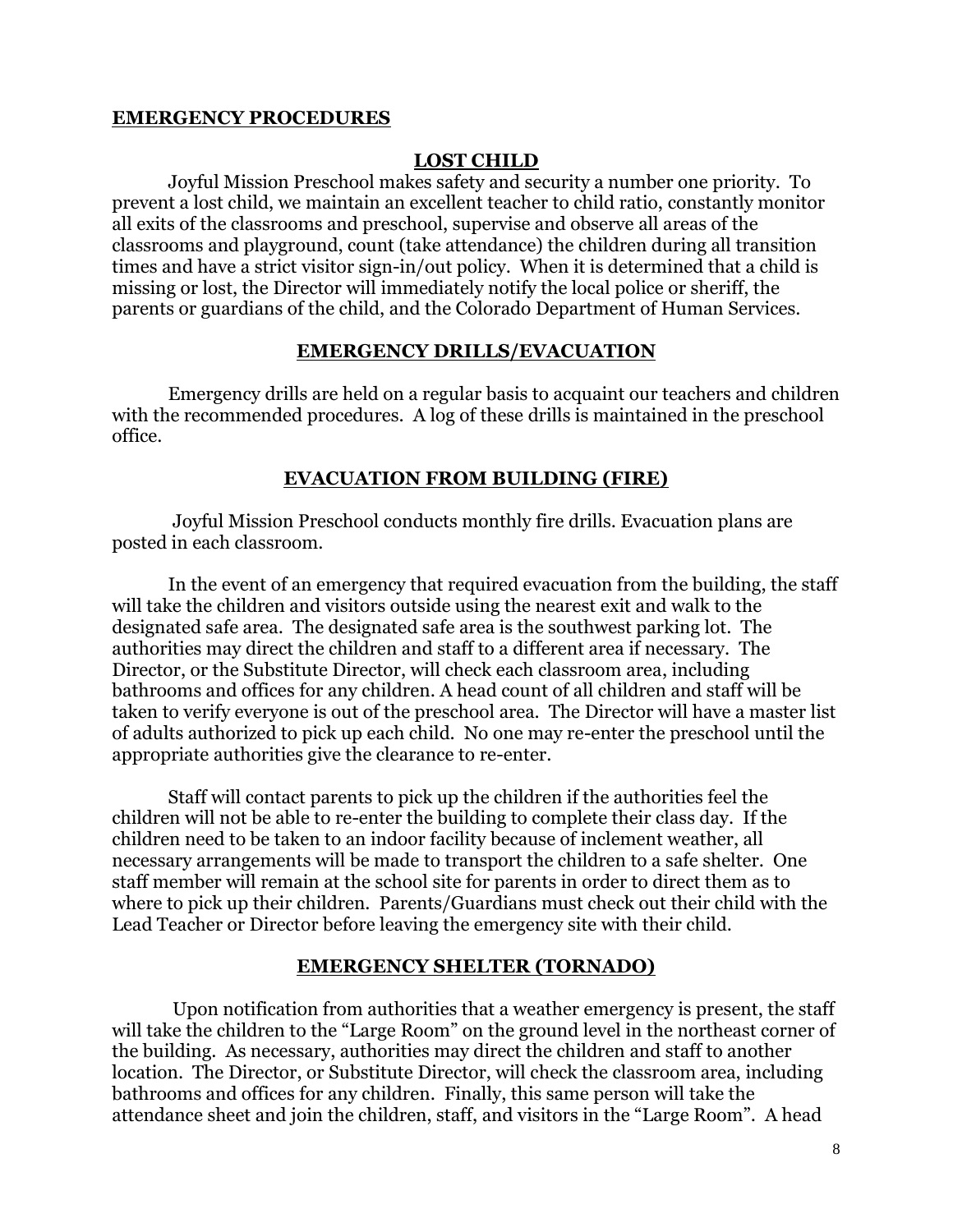count of all children and staff will be taken to verify everyone is out of the preschool area. No one may re-enter the preschool until the appropriate authorities give the clearance to do so.

 Staff will contact parents to pick up the children if the authorities feel the children may be safely released and are unable to complete their class day. Calls will only be made if a working phone is available and if it is safe to do so. Parents will be instructed where to pick up their child.

 If at any time the Director determines holding class will be detrimental to the safety of the children, the Director may cancel classes until it is safe. All parents will be notified of such action if this situation occurs.

# **LOCK DOWN**

The Staff have been trained in how to safely conduct a "lock down" of the preschool in the event the authorities announce a danger in our vicinity or should the Director or Lead Teacher deem such action necessary. If children are on the playground, they will immediately return to their classrooms. All exterior doors will be closed and locked. Access in/out of the building will be controlled by preschool and church staff. If children are in their classrooms, the rooms will be locked. All exterior and interior doors will be locked. There will be no access in/out of the building (no exceptions). Children will not be dismissed until the situation is resolved.

# **VACATIONS AND SCHOOL CLOSURES**

No refunds or credits will be given for days a student is absent or on vacation. Additionally, the school may need to close due to facility/mechanical breakdown or a church event such as an expected large funeral or a significantly large number of teachers and children being absent due to flu or other illnesses. The decision to close will be made by the Senior Pastor or the Director. If such an event occurs, parents will be notified by email. NO tuition adjustments will be made.

#### **SEVERE WEATHER CONDITIONS AND SCHOOL CLOSINGS**

 JMP will be closed if Douglas County Schools or Parker area schools are closed because of weather conditions. To determine if JMP is closed or on a delayed start, parents need to:

- Watch Channel 9 Television or go on [www.9news.com](http://www.9news.com/)
- Check our website at [www.joyfulmissionpreschool.org](http://www.joyfulmissionpreschool.org/)
- Check the Douglas County School District website at [www.dcsdk12.org](http://www.dcsdk12.org/)
- Call the Douglas County School District Weather Hotline at 303-387-7669

 When Douglas County Schools have a delayed-start morning due to bad weather conditions, all classes will run an hour and a half late. If Douglas County Schools announce that they will close schools early in the afternoon (early dismissal due to bad weather conditions), then JMP afternoon classes will be cancelled. *After four missed school days due to weather, the Preschool Advisory Committee (PAC) will consider*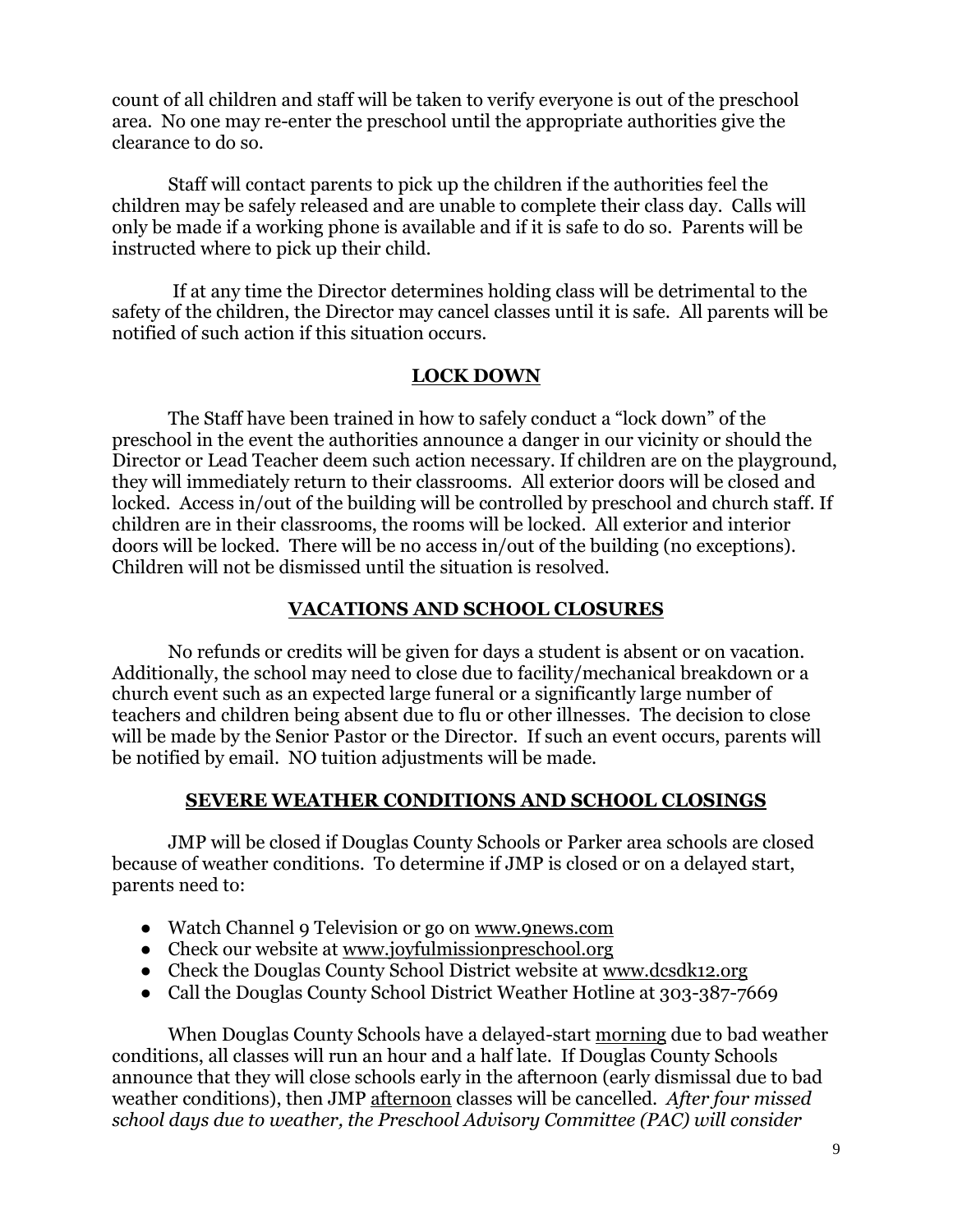*extending the school year. The number of days extended will be determined by the PAC; they will not exceed the total number of days missed and may be specific to Monday/ Wednesday/Friday or Tuesday/Thursday classes.* 9

 In the event an early closing is necessary, parents will be contacted to make arrangements to pick up their child by a designated time. No deductions nor credits to tuition for closing due to weather conditions will be made. All students on the playground will be brought in immediately when lightning is observed in the area.

# **COMMUNICATION PROCEDURES**

# **COMMUNICATION COMMITMENT**

We are committed to living out Ephesians 4:29, "Let no corrupting talk come out of your mouths, but only such as is good for building up, as fits the occasion, that it may give grace to those who hear." The work that is done at Joyful Mission Preschool is not only for the benefit of educating the child but also for the building up of parents and other staff members. We are a staff committed to honest, grace and mercy and work to extend this to all who are in need in our community.

# **PRESCHOOL ANNUAL CALENDAR**

 JMP operates on a 10 month basis from mid-to-late August through mid-to-late May. A calendar will be provided to each family detailing special events, preschool breaks (following Douglas County School calendar), teacher in-service days, parentteacher conferences, and holidays.

# **COMMUNICATIONS WITH PARENTS**

 A newsletter will be emailed at the beginning of each month with information about school wide events for the current month as well as other pertinent information. Announcements, upcoming events, and classroom specific news can be found in the classroom monthly newsletter. A parent bulletin board is located in the exterior preschool lobby. Parents are encouraged to call, write, or email the Director at lauren@joylc.org. Each individual teacher has an email address consisting of their first name followed [by@joylc.org](mailto:by@joylc.org) so that parents can email their child's teachers directly.

Joyful Mission Preschool will provide all policies and correspondence in your preferred language upon request.

# **PARENT/TEACHER CONFERENCES AND PROGRESS REPORTS**

 Parent/Teacher Conferences will be held as noted on the school calendar. Parents are encouraged to communicate verbally on an ongoing basis with their child's teachers or the Director concerning social/emotional development, academic progress, daily events, concerns, etc. Conferences may be requested at any time by the parent, teacher, or Director. Mid-year progress reports will be sent to parents in January. Parent/Teacher conferences will be held in the Fall & Spring. The preschool office has an open door policy for all parents, students, and visitors.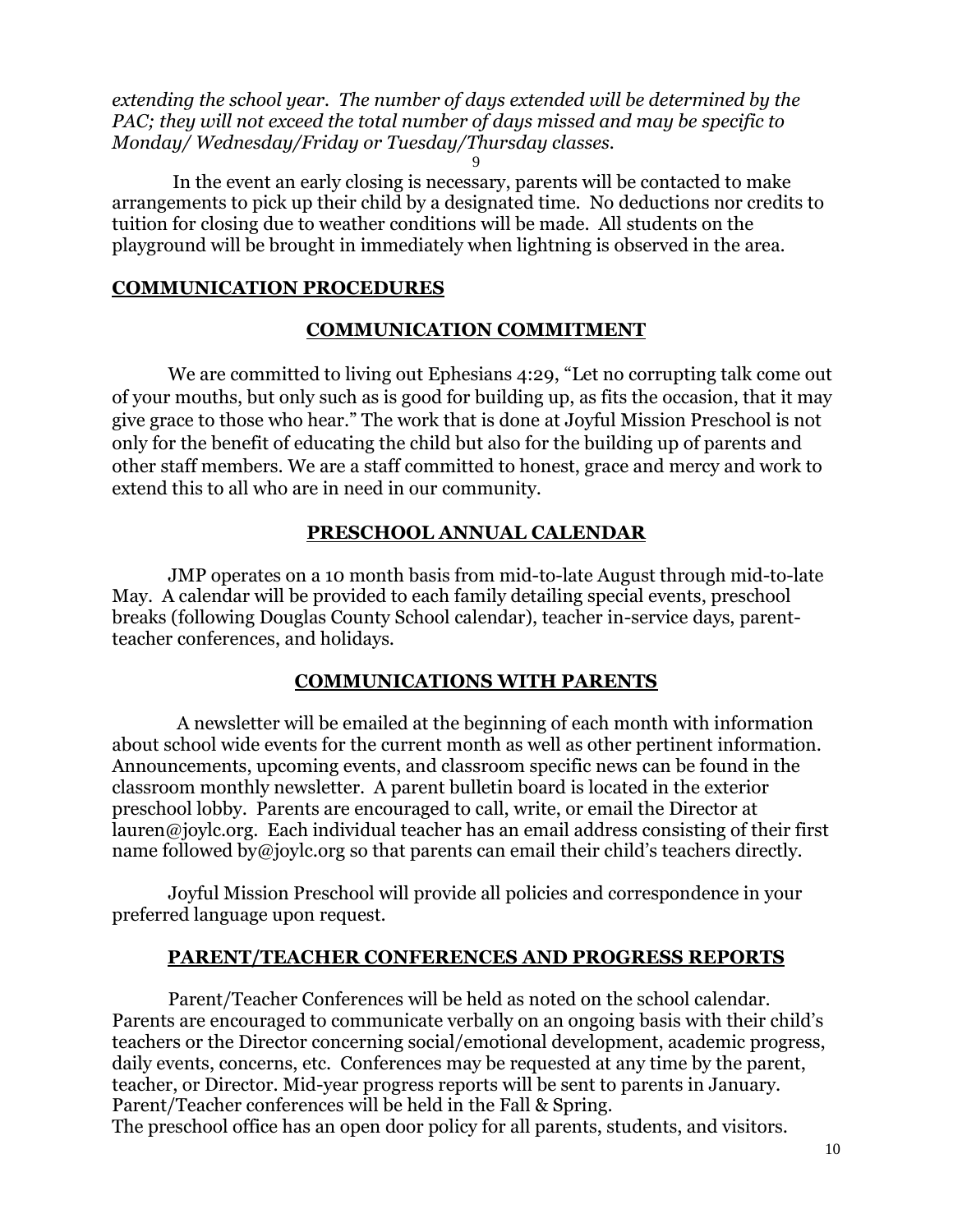# **CHILD HEALTH PROMOTION-REFERRAL PROCESS**

Joyful Mission Preschool (JMP) works to connect families to appropriate community service agencies. Referral to any agencies will be discussed with director prior to making any recommendations. Following conversations with families regarding concerns, teachers will document observational data to share with families. Staff will share information of websites and referrals, such as information about the Child Find process, with the parents, and will follow up on any assistance.

For any child for whom a developmental concern has been identified, Joyful Mission Preschool staff will:

- Discuss any concerns with the Director.
- Discuss any concerns with family members to make sure the child's development is consistent across settings and situations.
- Collect specific documentation of concerns about the child's development to share with families.
- Request permission to have a child development consultant observe the child. The child development consultant will provide insight and tools to use to implement in the classroom.
- Give families information about the Child Find referral process.
- Locate and contact the appropriate school district to give the family information to make the referral.
- Submit observational documentation to the Child Find evaluation if requested by the family.
- Follow up on eligibility determination with the family and assist with the next steps.

Upon request of the parent, Joyful Mission Preschool (JMP) staff will collaborate with community service providers, families, Child Find, and other outside resources in order to design learning activities that aid in meeting children's goals (IFSPs, IEPs, School Readiness Plans, ILPs, and/or other plans). It is the responsibility of the parent to contact service providers and request they work with staff. Parents, service provider(s), teacher(s) and the director will comprise the team that will collaborate and meet quarterly (or as initiated by the team) to reach the plan goals.

In addition, JMP collaborates with Children's Advisory Network to conduct low cost screenings. The screening includes: hearing, vision and speech/language. The screenings are conducted by individuals trained to administer and score the instruments. Parents will be notified in writing if their child does not pass the screening. When appropriate, the child will be referred for further testing. Children's Advisory Network offers speech and language therapy during class hours in both group and individual settings.

# **PARENTAL INVOLVEMENT**

 Parents are encouraged to be a part of their child's education at Joyful Mission Preschool. This promotes a healthy learning environment for your child and teaches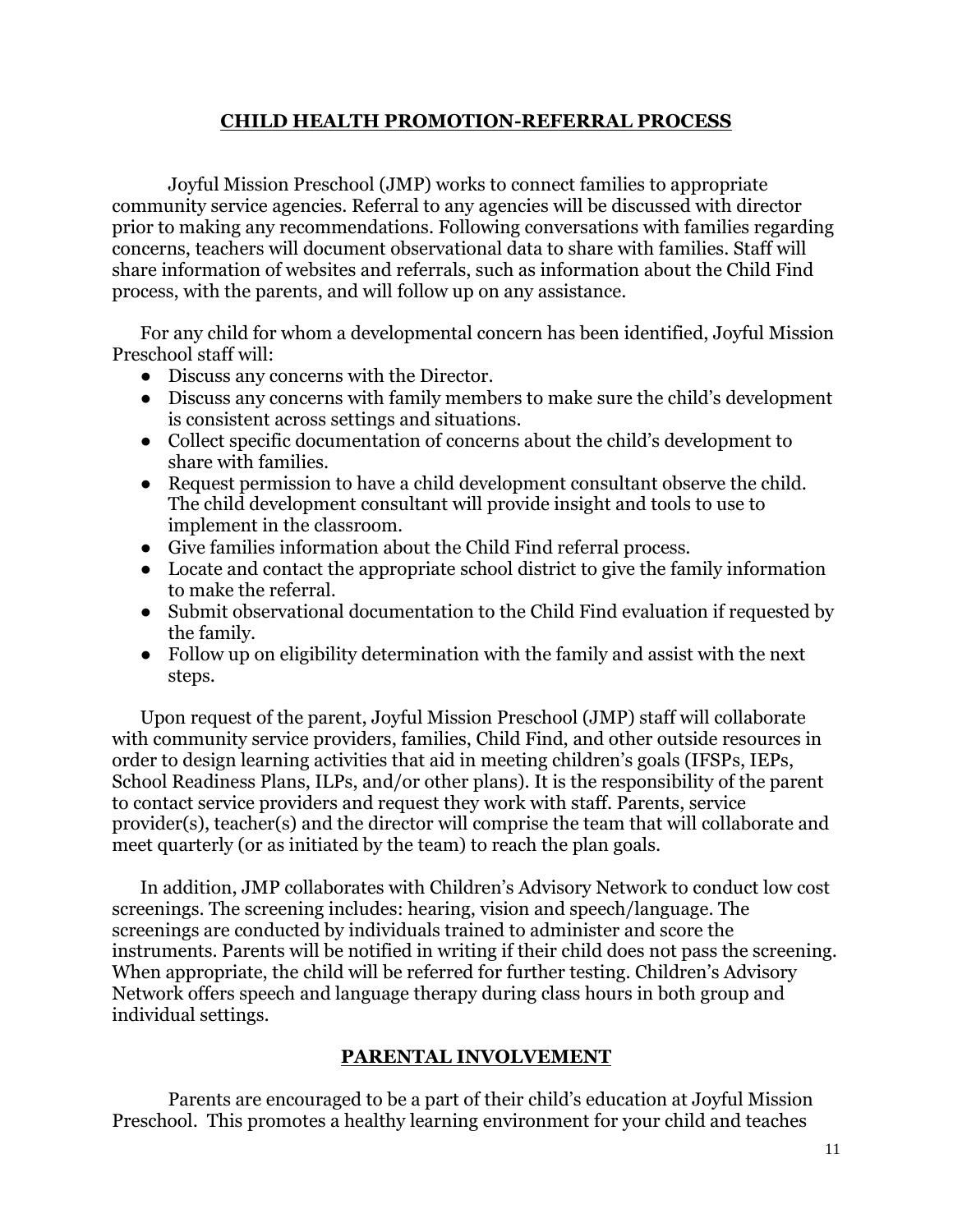that school is an important part of his/her life as well as yours. Please discuss with your child's teacher(s) ways that you can become involved. We always encourage parent comments about our program so that we can work to continuously grow and improve.

 Parents may serve as classroom party coordinators or volunteers and are encouraged to help with special classroom events. Our parties and special activities include Fall, Thanksgiving, Christmas, Valentine's Day, and others to be determined. Donations for these classroom parties will be provided by parents upon request of the teachers and/or classroom leader.

# **PRESCHOOL ADVISORY COMMITTEE (PAC)**

 The PAC, under the supervision and authority of the Joy Lutheran Church Council, advocates for and makes recommendations on behalf of Joyful Mission Preschool. The Advisory Committee consists of:

Joyful Mission Preschool Director Joy Lutheran Church Pastor Joy Lutheran Church Council Liaison 6 parents of currently enrolled students (two members of Joy Lutheran Church, when available, and four non-members)

 Two year terms allow for two parents to stay on the Committee a second year while two new parents are elected each year. If you are interested in volunteering on this Committee, please speak to the Director. Meetings are held monthly. All parents are invited to attend. Minutes of each meeting will be posted on the Bulletin Board inside the preschool lobby.

# **PROGRAM EVALUATION RESULTS**

Joyful Mission Preschool will keep on file in the office the result of any and all evaluations as well as a Quality Improvement Plan that will be updated annually. The Quality Improvement Plan will be based on the results of the evaluations. The goals will contain a timeline as well as the outcome of the goal. Both the results and goals will be available upon request.

# **PROCEDURES FOR FILING A COMPLAINT ABOUT CHILD CARE**

 The Colorado Department of Human Services, Licensing Division is available for complaints regarding the operation of the preschool in relation to implementation of the Colorado Rules and Regulations for Child Care Centers (less than 24 hour care). It is suggested that you initially contact the Director or Supervising Pastor, with any concerns or complaints regarding JMP and its operation. The address of the Division of Child Care is: The Colorado Department of Human Services

Division of Child Care/Licensing Department 1575 Sherman St. Denver, CO 80203-1714 303-866-5958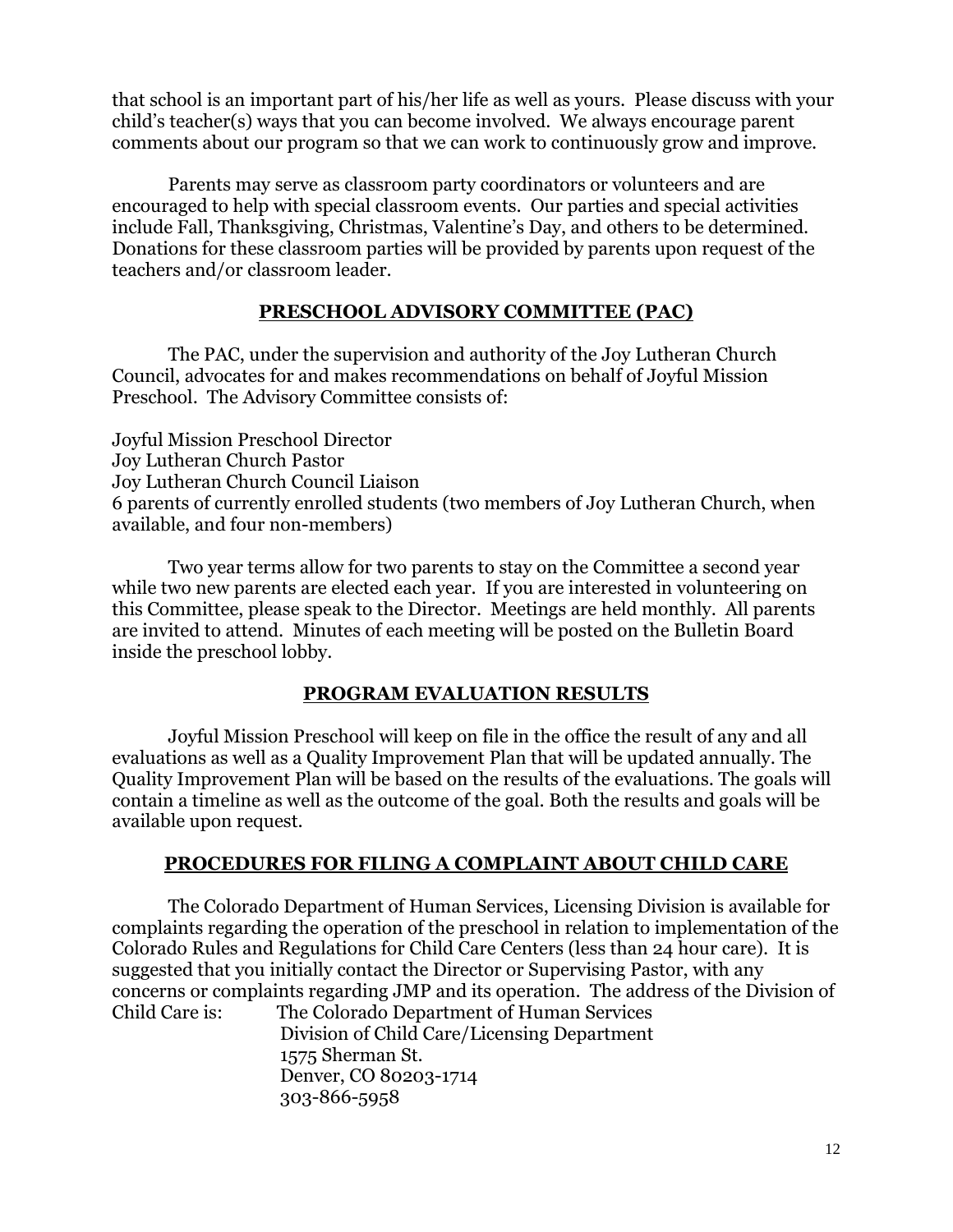#### **SUSPECTED CHILD ABUSE**

 According to state law, the preschool staff are required to report suspected child abuse and/or neglect. Any suspected child abuse will be immediately documented and reported to the county department of social services or law enforcement agency in the county. Anyone needing to report suspected child abuse should contact:

| Douglas County Dept. of Human Services | Arapahoe County Dept. of Human Services |
|----------------------------------------|-----------------------------------------|
| 4400 Castleton Ct.                     | 14980 E. Alameda Dr.                    |
| Castle Rock, CO. 80109                 | Aurora, CO. 80112                       |
| $303 - 688 - 4825$                     | 303-636-1851                            |

#### **HEALTH AND SAFE CHILDREN POLICIES AND PROCEDURES**

#### **HEALTH STATUS AND IMMUNIZATION**

 Each parent is asked to comply with the rules and regulations of the State of Colorado Department of Human Services and the Tri-County Health Department by providing JMP with a General Health Appraisal (GHA) Form signed and dated by a physician and a Certificate of Immunization. The GHA is due to JMP within 30 calendar days after admission, and within 30 calendar days following the expiration date of a previous health statement. The immunizations & health statements must be renewed annually.

 Documentation of Immunization status or exemption as required by Colorado Department of Public Health and Environment (CDPHE) must be provided to JMP & must be updated and recorded as specified on the certificate of immunization or alternate certificate of immunization as supplied and approved by the CDPHE. Colorado law requires proof of immunization be provided to JMP prior to or on the first day of admission. Please consult the Director on any questions regarding immunization and health policies.

Parents should also note that not all children in our facility may have been fully immunized.

# **MEDICATION ADMINISTRATION**

 All prescription and non-prescription medication given in preschool settings require a written authorization from your health care provider, as well as parent written consent. This is a child care licensing requirement. The medication authorization forms are available from the Director. The instructions from your health care provider must include information regarding the medication, reason for the medication, the specific time of administration, route of medication, and the length of time the medication needs to be given. All medication must be brought in the original labeled container with prescription label attached if applicable.

 Pursuant to and in compliance with the Colorado Nurse Practice Act – Section 12-38-103 (10), preschool staff involved in medication administration receive special training and are supervised by our School Nurse Consultant. Preschool staff are not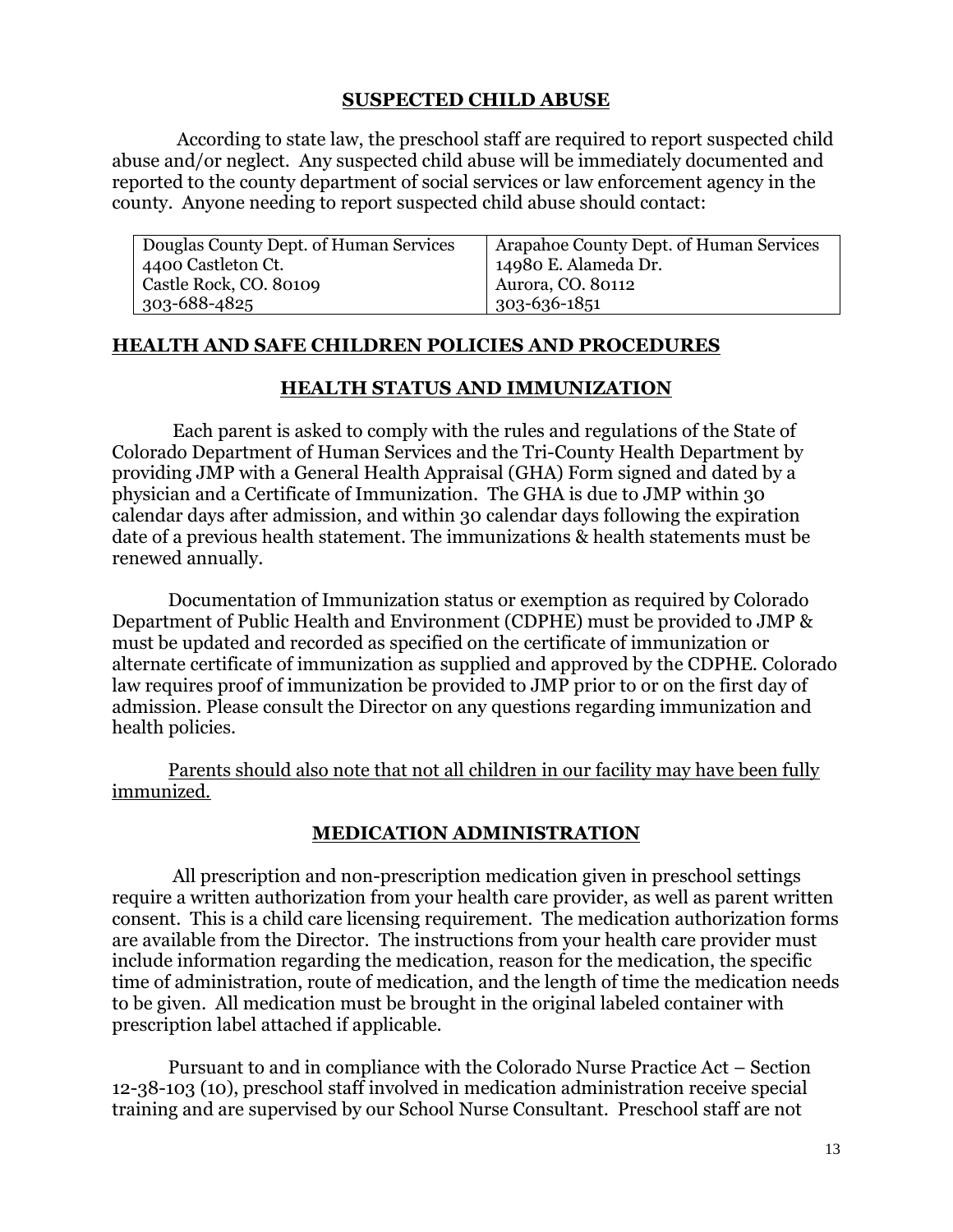authorized to determine when an "as needed" medication is to be given. Specific instructions are necessary. For children with chronic health conditions, this can be determined in collaboration with the consulting registered nurse.

 If your child has any severe allergies (i.e. peanut butter, berries, bee/wasp stings, or other), please advise the Director and your child's teachers. If necessary, you will be asked to provide an Epi-Pen (Epinephrine) and an antihistamine which will be kept on hand and administered only in the event of an emergency (anaphylactic shock, etc.). Directions for administering this type of medication must be filled out on the proper form by your child's physician.

 As our preschool only offers part-time programs, we will not need to administer Tylenol, cough syrups, or antibiotics. All medications are stored in a marked cabinet in the respective child's classroom and kept under the conditions as directed by the health care provider or pharmacist.

# **ILLNESSES, ACCIDENTS, AND INJURIES**

 The health of your child is of prime importance to us. Please safeguard your child and the others in our preschool by keeping them at home if signs of illness are present. Please call or email us when your child is ill or will be absent for any reason.

- JMP's procedure for the handling of illnesses, accidents, or injury of a child for any minor emergency is to notify the parent or guardian at the end of class time (will call only as needed) and, if it becomes necessary, we will call 911. If a child receives a minor injury (i.e. scrapes, etc.) at school, the teacher will administer first aid in the form of water, soap, bandage, or ice pack. An incident report will be completed by the teacher and sent to the parent.
- In the case of severe emergencies, 911 will be notified first and then the parents or guardian will be notified.
- Please keep your child home if the following symptoms are present: vomiting within 24 hours of class session, fever of 100.0 or above, sore throat, profuse nasal discharge, sore or discharging eyes or ears, an undiagnosed rash, stomach pain, intestinal disturbances accompanied by vomiting and/or diarrhea.
- The staff will call you immediately to notify you to pick up your child from school and will isolate your child until you arrive, should the above symptoms appear in preschool along with any symptoms or behavior the staff feels may indicate illness.
- Children should not be sent back to school until 72 hours after a fever and 24-48 hours after their antibiotic therapy has been instituted.
- If you feel your child is too sick to play outside or be involved in planned activities, then your child is probably too sick to attend preschool. All children are expected to participate in outdoor activities as weather permits. Dress your child accordingly by adding layers as needed.
- JMP must be notified if your child has been diagnosed with a communicable illness such as hepatitis, measles, mumps, meningitis, diphtheria, rubella, salmonella, tuberculosis, giardia, and shigella. The child must be excluded from the preschool until such time as the child's physician determines the child may return to school. The Preschool will notify the county health department of any diagnosed communicable illnesses.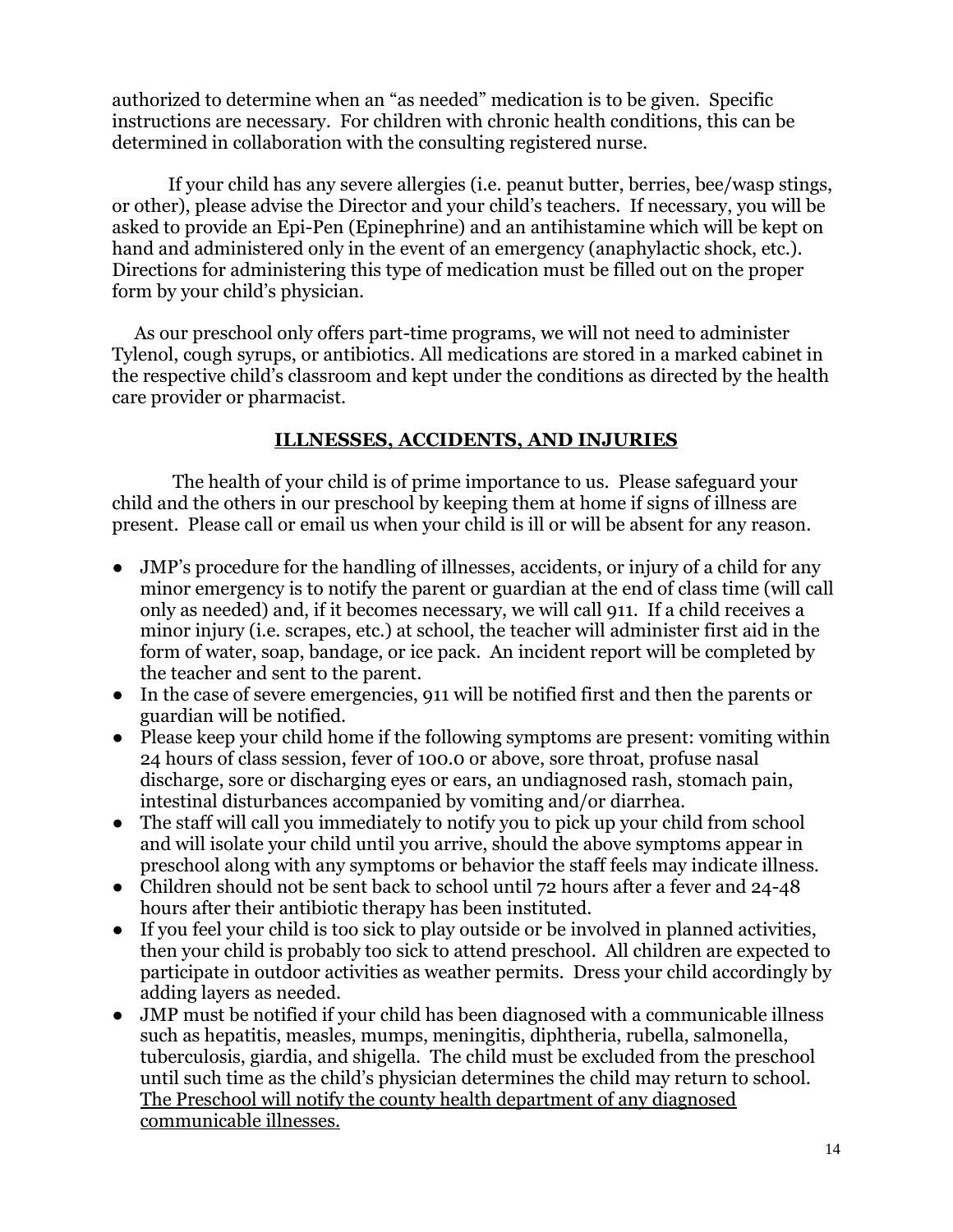#### **SIGNING IN AND SIGNING OUT YOUR CHILD**

A parent, guardian, or other authorized adult should sign in and sign out each child using the cell phone app \_\_ designated for parent use. Please contact the preschool office to make other arrangements if using the app presents challenges for your family. This computerized system records the date, time (which is a requirement of Colorado Department of Human Services), class, and includes the health questionnaire, if applicable, when arriving at the school.

 When a child is brought to class after it has begun (i.e. a late arrival), the adult bringing in the child should sign in and JMP staff will deliver the child to the classroom teacher. The teacher will direct the child into the current activities in progress. At each transition time throughout the class session, the staff rechecks the student count to be sure all students are present and accounted for. The individual that has signed in or signed out a child certifies the data entered is accurate.

#### **LATE PICK-UP OR A CHILD WHO IS NOT PICKED UP**

 Parents/guardians who pick up children from the preschool late will be charged a late fee of \$1.00 per minute. Your account will be billed. All attempts will be made to reach the parents/guardians. If the parents/guardians cannot be reached, authorized adults listed on the emergency card will be contacted.

 Children who are staying for after care must be picked up by 3:00pm. Parents/guardians who are late may be asked to discontinue with our extended care options.

 If an authorized adult has not arrived to pick up the child one hour after the end of class and the above attempts to reach someone have not been successful, the Director or designated staff person will contact the Douglas County Sheriff's Department for further direction. Repeated late pick-ups may jeopardize the child's enrollment.

#### **AUTHORIZED RELEASE OF CHILDREN**

 Children are released only to authorized adults indicated on the enrollment forms through registration and can be updated on your parent portal. Please remind your authorized adult to have picture identification available for the Preschool staff to verify his or her identity. Parents must contact the Director in writing to add or delete any authorized adults. An exception can only be made through verbal communication between parents/guardians and the Director in extreme circumstances.

 In the event an unauthorized adult arrives to pick up a child from the preschool, the parents will be contacted immediately. If the parent cannot be reached and/or does not provide verbal permission for the release of the child, then the unauthorized adult will be asked to leave the building. If the unauthorized adult exhibits a negative behavior, the police will be notified.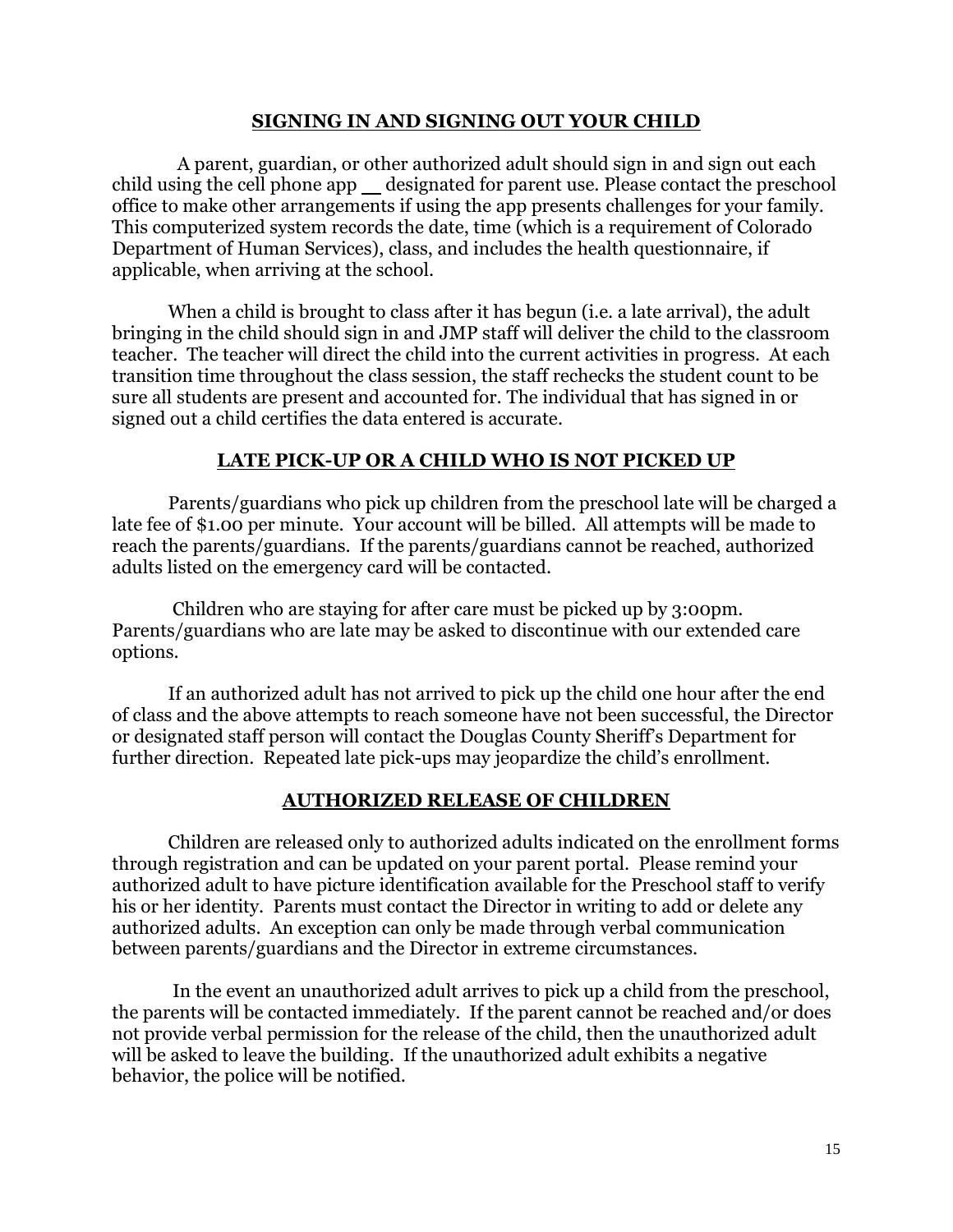#### **CHILDREN'S PERSONAL BELONGINGS**

 Each child is assigned a cubby marked with his or her name for storage of personal belongings while in class. Parents are asked to send a change of clothing including socks and underwear to keep at school in case of spills or accidents; all clothing should also be marked with the child's name. Please place them in a large Ziploc bag labeled with the child's first and last name. Closed-toed shoes are recommended (example: tennis shoes instead of sandals). Staff highly recommends comfortable casual clothing appropriate for sitting on the floor or for playing outside, that can handle spills or accidents, and that can be easily managed when using the restroom. Always send your child with outerwear as the children will go outside to play regularly, except in frigid, rainy, and windy weather. In cold weather, be sure to include hat and gloves as well as boots.

 Please be aware that sometimes children may come home with spots or smears on their clothes. JMP will not be responsible for any ruined or lost items. Also, please do not send your child to preschool with gum, money, toy weapons, or other items that may be a hazard.

#### **FOOD AND SNACKS**

 JMP promotes healthy choices when eating. We encourage healthy snacks such as fruit, veggies, pretzels, crackers, raisins, yogurt (no Go-gurts please), or cheese and limiting foods of minimal nutritional value such as candy, marshmallows, donuts, and other high sugar snacks. Parents send the snack and lunch for their individual child. Your child will be given a snack bag that their water bottle and snack can fit inside.

 *Allergy Aware & Nut-Free School* – To respect the health concerns and allergies of many students, we ask that NO NUTS OR PRODUCTS CONTAINING NUTS BE BROUGHT IN FOR SNACKS, LUNCHES OR BIRTHDAY TREATS. Parents of children with nut-sensitive allergies are asked to consult with the Director and the classroom teachers about creating a health care plan regarding appropriate snacks for their child.

 Finally, Local Health Department prefers that all snacks be store bought and not homemade. Snacks and beverages should be in the original sealed container. Once the snack is opened we may not serve it again. Summer birthdays are celebrated throughout the school year.

 *Lunch* - If your child stays for Lunch Bunch or Extended Care, please pack a healthy lunch for your child in a labeled lunchbox. We strongly suggest that you include ample protein and avoid too many sugary/carbohydrate-based items.

 *Birthdays, Celebrations and Parties* – All holiday parties will be planned in conjunction with the teachers and/or room parents. Donations will be provided by parents. Please coordinate with your child's teachers ahead of time if you would like to bring a birthday snack for your child's class. Please bring age-appropriate, store bought serving sizes for these events.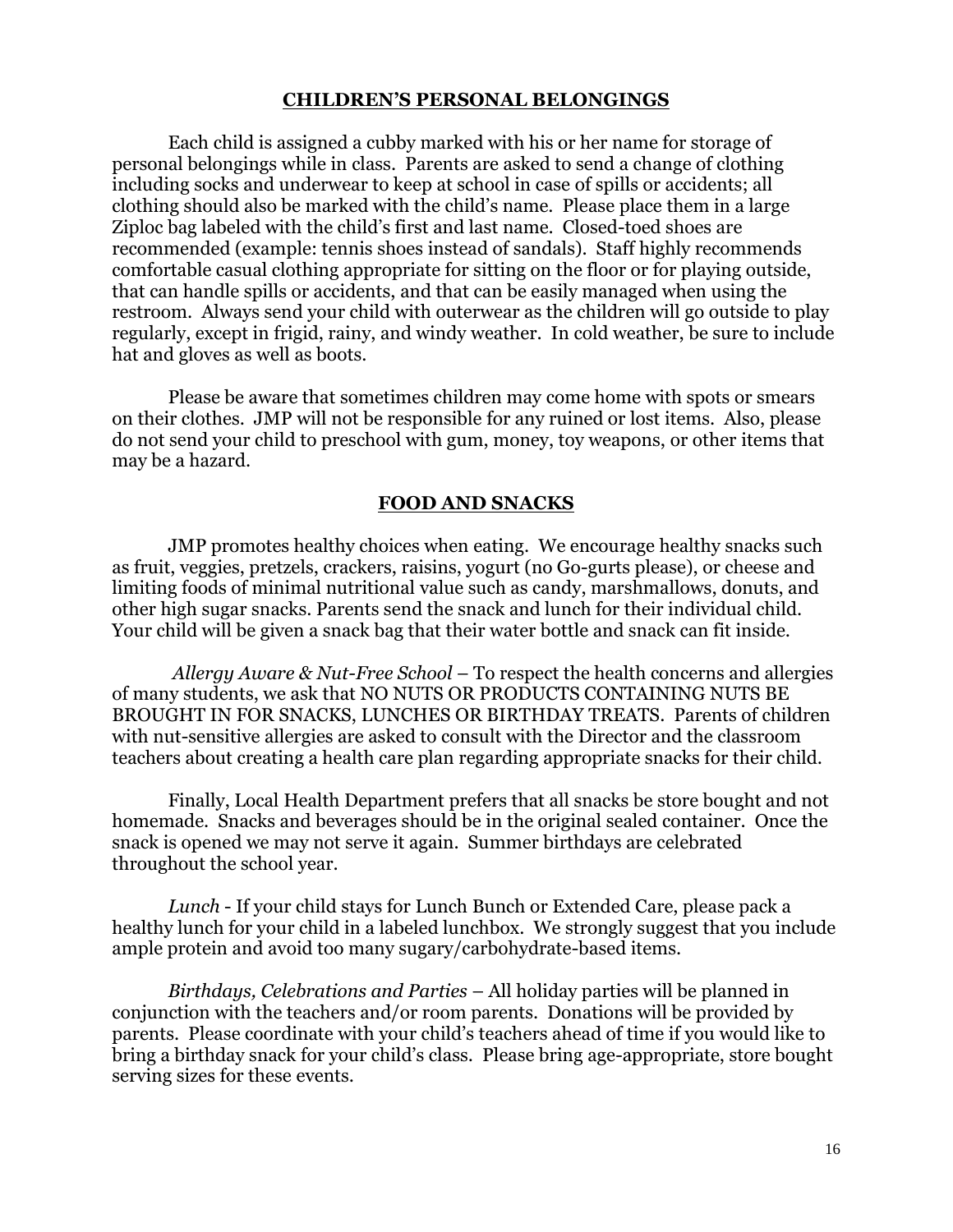#### **PARENT PORTAL**

MyProcare and Procare Connect is a parent portal available to parents. All families must register online or be placed on a wait list. Current families have access to information, such as child schedules, time cards, immunizations, financial history, balance due, and re-register their children.

#### **DISCIPLINE AND POSITIVE GUIDANCE**

 The teaching staff will recognize and encourage positive behavior. This will foster healthy social/emotional development in each child as he or she builds relationships with peers and teachers. The staff constantly supervises the class and provides positive guidance & redirection techniques as needed for children on an individual basis to maximize learning. A student who causes physical harm to another child or adult or who is destructive or abusive to the preschool's equipment, another child's personal belongings, or displays extremely disruptive behavior may require guidance beyond redirecting the child.

 If such behavior should ever occur, the staff person would remind the child the behavior is unacceptable and redirect the child to another activity. If the behavior continues, the child will sit down with a teacher or the Director to "think about and talk about" feelings and what is happening at that moment using positive phrasing and reinforcement. This is a wonderful learning time for the child.

 When any child's behavior is consistently disruptive, abusive, or destructive, the teaching staff or Director will consult the parent or guardian personally about the situation and try to create an action plan to help the child. If no resolution can be found, the parents/guardians may be asked to withdraw the child from the preschool. Under no circumstances is corporal punishment (spanking, etc.) used in the preschool. Please review the dismissal policy.

#### **TOILET TRAINING**

 Please inform the preschool staff of your child's toileting or self-care needs. Staff will work with parents on an individual basis only when parents are training at home; they will assist by following your toilet training routine. Parents are responsible for providing their child's diapers. The child must be working on potty training by three years of age in order to move to the three year old room.

 In the event of a bathroom accident, the preschool has a changing mat for your child to sit on to change into clean clothes. A staff member always monitors the bathroom area of the preschool when a child is using the facility.

#### **TRANSITIONS**

 We want your child to experience smooth and uneventful transitions, such as beginning school, potty training, and kindergarten readiness, and we work to establish consistent routines. The teacher will provide strategies and activities to ensure smooth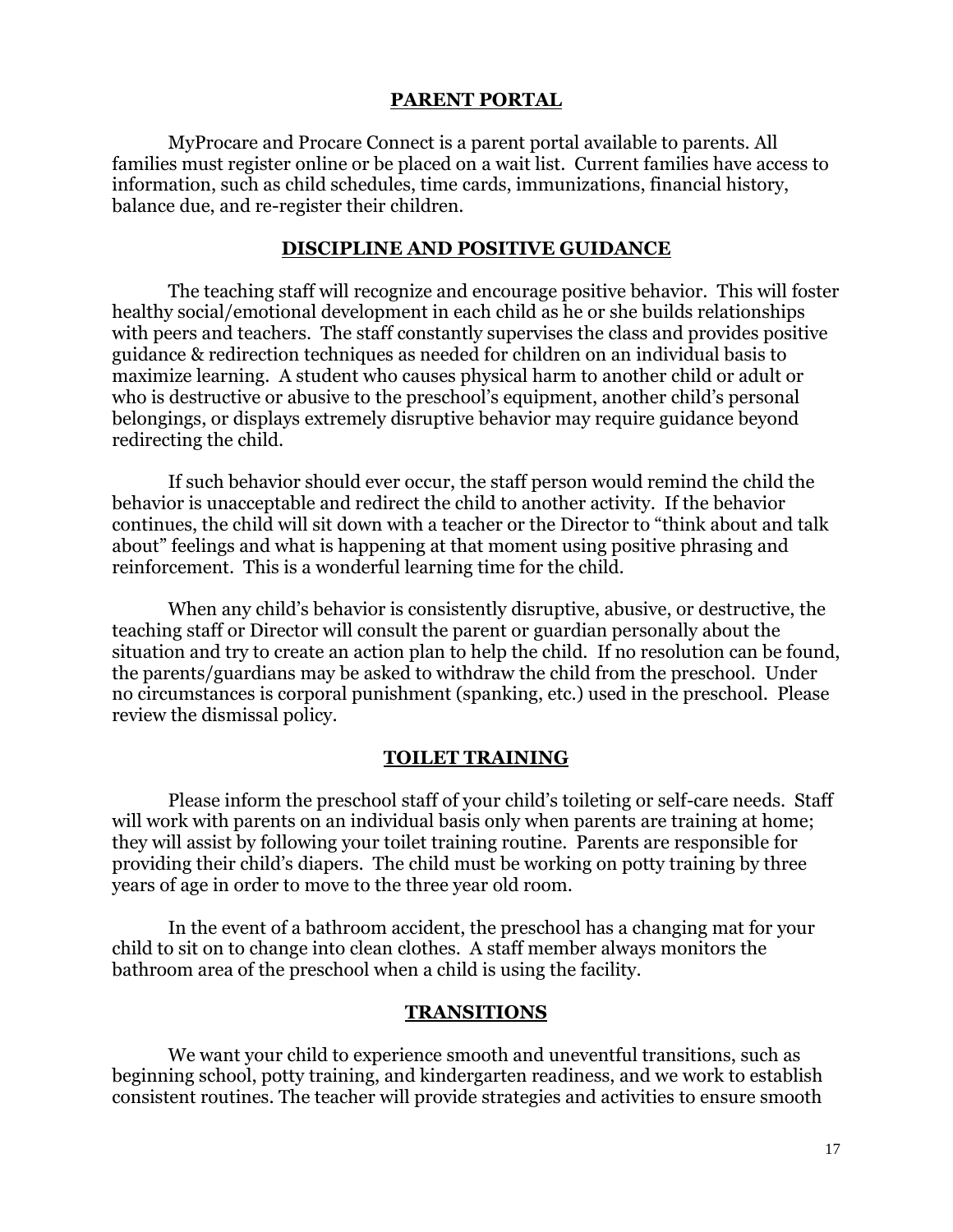transitions based upon individual needs. These strategies are discussed and documented with families as a team effort to ensure your child's success.

# **VISITORS AND GUESTS**

 The preschool has one primary entrance which requires all people to walk by the Director's office. All visitors and guests to the preschool are required to sign-in and show proof of identification; they must report in with the Director and then to the Lead Teacher in the classroom where they are visiting. State regulations prohibit friends and siblings not enrolled at JMP from attending school with an enrolled child. The school is open to all parents at all times and no appointment is necessary.

 Parents are welcome to assist in the classrooms, but siblings and friends may not accompany the parent. For the safety of our children, we do not permit children who are not enrolled in that room to enter the classroom during drop off and pick up. When entering a classroom at any time, please be quiet and respectful of the learning environment.

 Parents are encouraged to serve as parent aides in the classroom. Parent volunteers may help during craft, snack, circle time, or free play. Only preschool staff is involved with assessments, first aid, and bathroom accidents. Arrange to serve as a parent aide with the Lead Teacher or Director. Aides will be under the supervision of the Lead Teacher.

 All visitors that are not related to a student are always accompanied by a staff person and must have a valid reason for visiting the preschool.

# **SIBLINGS**

 Many people ask us if siblings are allowed to attend special events at the preschool. Unfortunately, the answer is no because of the following reasons.

If we are having an event in the classroom:

- We have a maximum capacity for each classroom. This is for licensing and fire safety.
- The classrooms and other areas of the church are not age appropriate for children under three years of age.

If we are going on a family field trip:

- Many places we visit allow us to only bring a certain number of children due to space limitations.
- The field trip may not be age appropriate for siblings.
- If siblings are allowed on a field trip, we will let you know in the classroom newsletter.

 Please know that we value all the children who come into the school and their families. We ask that you respect our policy and not bring siblings if asked. \*\*The only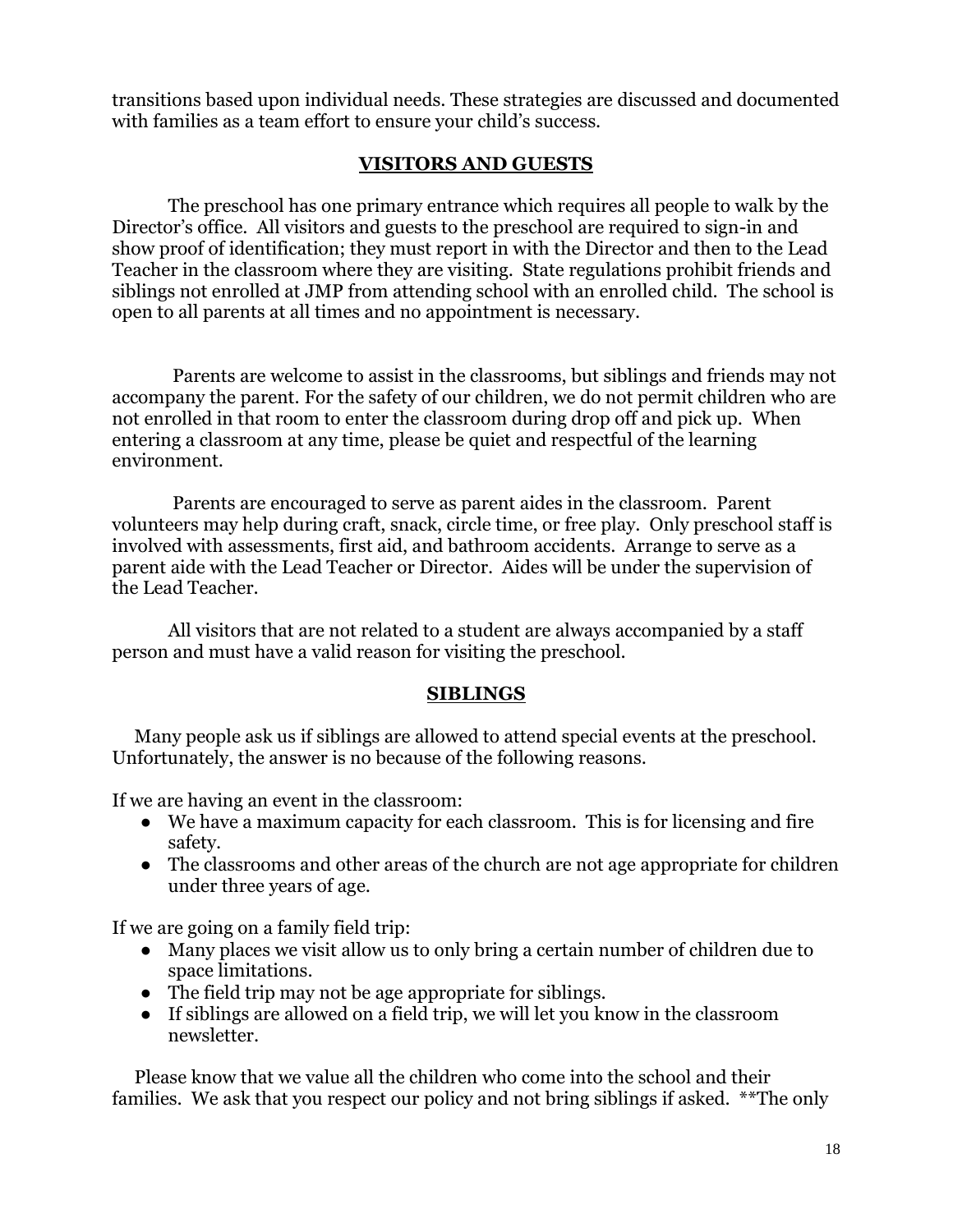exception is younger babies under 6 months that stay in an infant carrier. Please keep strollers outside of the classrooms.

# **FIELD TRIPS**

 All field trips are considered "family field trips". A family field trip may be scheduled during a regular class day if all children will benefit from the experience. JMP prefers that each family drive their own children to a field trip destination; we do not provide any form of transportation. JMP will provide all the information regarding the details of the excursion and it is the option of each family to choose whether or not to participate in the activity. Parents or another designated adult must accompany and supervise their child. Remaining family members are welcome to participate with the permission of the teachers. The preschool is not responsible for providing alternative care for students who do not participate in the field trips

 If any emergency should arise during transport, the responsible adult is expected to carry out all necessary emergency procedures, including contacting JMP as well as emergency personnel and police if necessary.

# **TELEVISION AND VIDEOS**

 Generally, the children do not view videos. However, if the Lead Teacher schedules a video or a portion of a video to be seen by the children, it will be age appropriate and will complement the unit or theme for the month.

# **PLAY AND INCLEMENT WEATHER**

 The children play outside on the playground at the discretion of the staff. In the event that the weather seems too hot, cold, rainy, snowy or windy, we will participate indoors in activities that will help develop large muscle groups. Children are always offered water after playing and may have a drink anytime during the school day. We recommended that parents apply sunscreen to their children prior to school. Staff are required to reapply sunscreen before going outside two hours after original application. Parents must read the Sunscreen Permission policy and agree through the online registration process, which specifies if the child will use a school or parent provided sunscreen. If parents provide the sunscreen the container must be labeled with the child's first & last name. An exception to this policy can only be made by providing the school with a written & signed statement from a physician. Children are also welcome to wear sunglasses and sun hats on the playground.

# **CLOSING THE PRESCHOOL AT THE END OF THE DAY**

 All rooms and bathrooms are checked for safety and security purposes before the school is closed and locked for the day.

# **VOLUNTEERS**

 Parents are encouraged to volunteer in the preschool. A variety of choices are available to parents and all parents will be expected to participate in the fundraising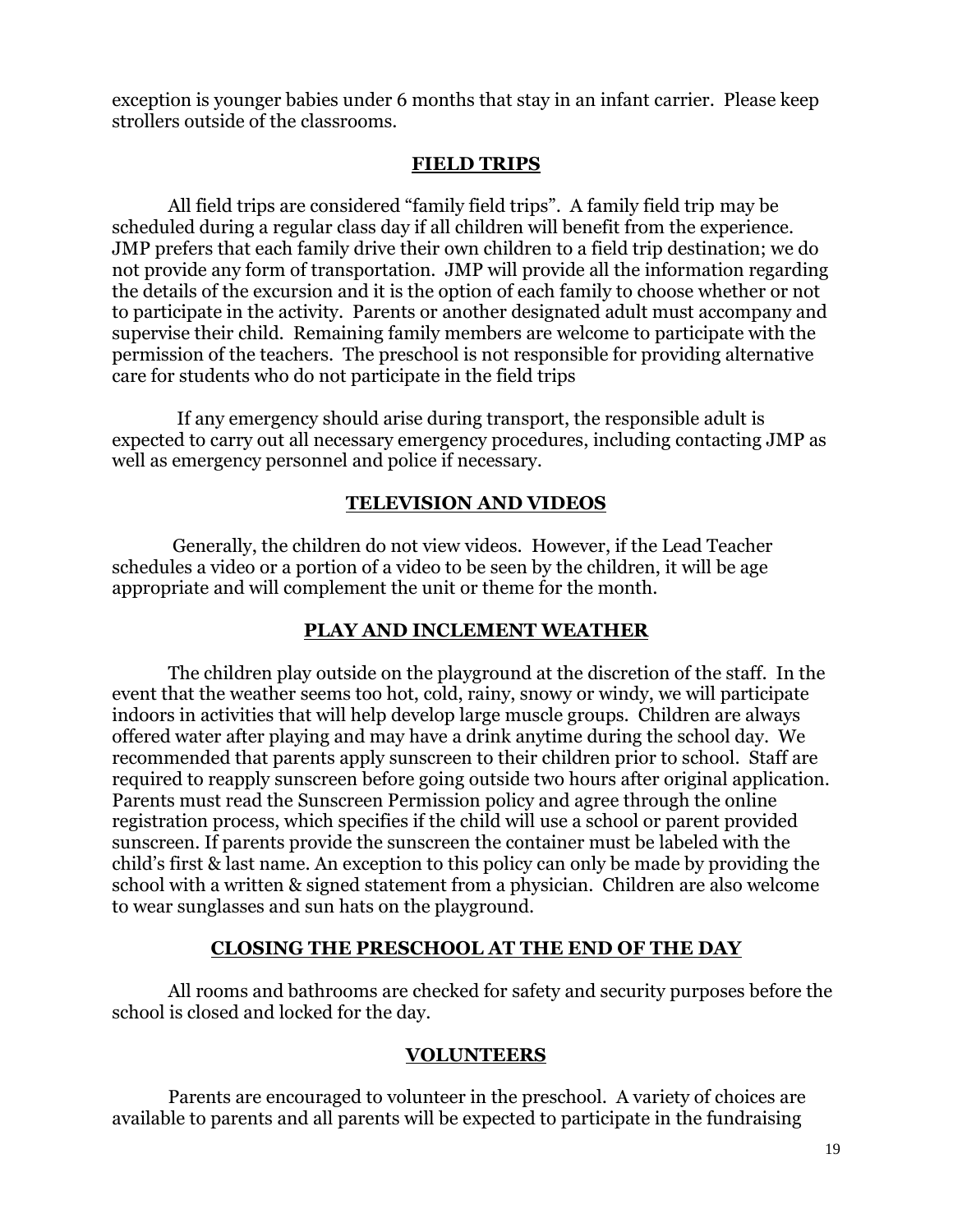activities. Parents may also serve as a volunteer on the Parent Volunteer Committee that provides supportive functions to the Preschool Advisory Committee as they assist with special events and fundraising (PER JMP BYLAWS). While volunteering in the classroom, parents should be familiar with the Parent Handbook and direct any questions or concerns to the Director. Parents are asked not to discuss the progress of children that are not their own with anyone outside the classroom.

 A Confidentiality Agreement will be signed prior to volunteering. Volunteers may help during craft, snack, circle time, recess, or free play. Only paid staff is involved with assessments, first aid, bathroom accidents, and discipline/guidance of the children. Volunteers should cooperate with the Director and staff in the event of any emergency.

#### **FUNDRAISING POLICY**

 The Preschool Advisory Committee and Joy Lutheran Church Council must approve all Joyful Mission Preschool fundraisers. The preschool and the church will not endorse a product, service, or company.